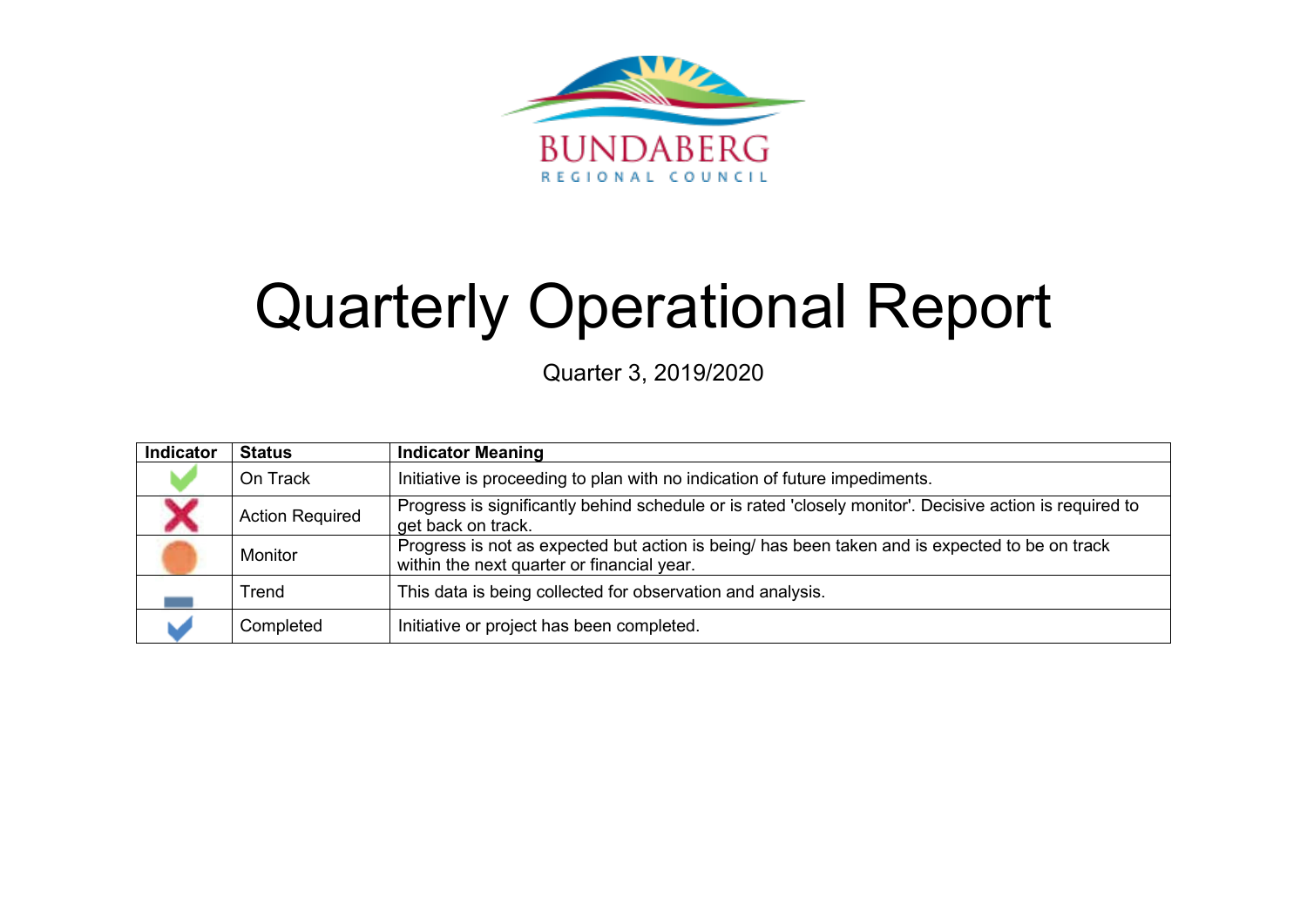# **Our community**

# *Economic growth and prosperity*

**Provide responsive, consistent and timely customer service to our residents, investors and developers.** 

| <b>Performance Measure</b>                                                                           | <b>Organisation Link</b><br><b>Target</b><br><b>Actual</b><br><b>Status</b> |                |         | <b>Comments</b>       |                                                                                                                                                                                                                                                                                                                  |
|------------------------------------------------------------------------------------------------------|-----------------------------------------------------------------------------|----------------|---------|-----------------------|------------------------------------------------------------------------------------------------------------------------------------------------------------------------------------------------------------------------------------------------------------------------------------------------------------------|
| Connections: Percentage of new<br>water and wastewater connections<br>installed within 25 days.      | Organisation<br>- Infrastructure<br>- Water Services                        | $\geq 95.00\%$ | 90.00%  |                       | 92 applications were processed and installed<br>within 25 days of payment from a total of 102<br>applications. Outstanding installations are<br>requiring scheduling with clients because<br>connections are either large fire services or<br>large domestic connections (generally<br>commercial applications). |
| Percentage of applications to<br>endorse Subdivision Plans decided<br>within 20 days.                | Organisation<br>Development<br><b>Development Assessment</b>                | $\geq 85.00\%$ | 95.20%  |                       | 21 Plans of Subdivision were endorsed this<br>quarter.                                                                                                                                                                                                                                                           |
| Percentage of total concurrence<br>agency referrals decided within 10<br>days.                       | Organisation<br>- Development<br>- Development Assessment                   | $\geq 90.00\%$ | 97.90%  |                       | 47 concurrence referrals were decided in the<br>quarter.                                                                                                                                                                                                                                                         |
| Percentage of total development<br>applications decided within 10<br>days.                           | Organisation<br>- Development<br>- Development Assessment                   | $\geq 30.00\%$ | 37.00%  |                       | 24 applications were decided within 10 days or<br>less out of a total of 65 applications decided for<br>the quarter.                                                                                                                                                                                             |
| Percentage of total development<br>approvals decided within 35 days<br>or less.                      | Organisation<br>- Development<br>- Development Assessment                   | $\geq 85.00\%$ | 94.00%  |                       | 61 applications were decided in 35 days or less<br>out of a total of 65 applications decided for the<br>quarter.                                                                                                                                                                                                 |
| Percentage planning and building<br>searches are issued within<br>statutory and corporate timelines. | Organisation<br>- Development<br>- Development Assessment                   | $\geq 95.00\%$ | 99.50%  |                       | 220 Building Compliance Searches and 22<br>Planning Certificates ((7 Limited, 9 Standard<br>and 6 Full) were issued for the quarter.                                                                                                                                                                             |
| <b>Plumbing Services: Fast-track</b><br>Approvals: Percentage of<br>approvals decided within 5 days. | Organisation<br>- Infrastructure<br>- Water Services                        | $\geq 95.00\%$ | 100.00% | $\blacktriangleright$ | 4 Fast Track applications were received within<br>this Quarter and all 4 were determined within<br>the 5-day period.                                                                                                                                                                                             |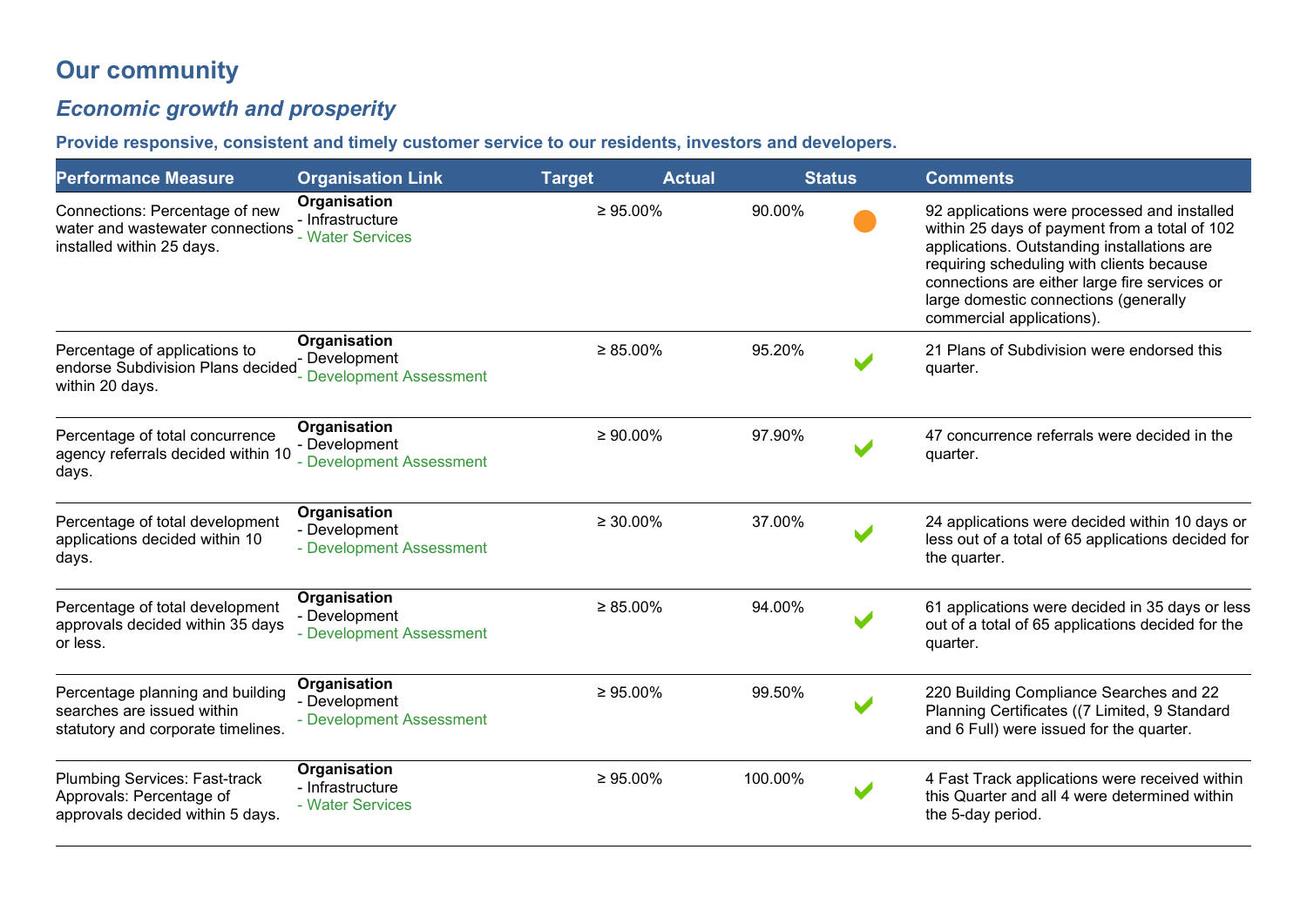| <b>Performance Measure</b>                                                         | <b>Organisation Link</b>                  | Target         | <b>Actual</b> | <b>Status</b> | <b>Comments</b>                                                                                                                 |
|------------------------------------------------------------------------------------|-------------------------------------------|----------------|---------------|---------------|---------------------------------------------------------------------------------------------------------------------------------|
| Plumbing Services: Percentage of Organisation<br>approvals decided within 20 days. | - Infrastructure<br><b>Water Services</b> | $\geq 95.00\%$ |               | 98.00%        | 145 Applications were received during this<br>quarter and 141 applications were<br>processed/approved within the 20-day period. |

# **Promote our region as a preferred investment destination nationally and internationally.**

| <b>Performance Measure</b>                                                                                                                                                             | <b>Organisation Link</b>                                             | <b>Target</b>    | <b>Actual</b> | <b>Status</b> | <b>Comments</b>                                                                                                                        |
|----------------------------------------------------------------------------------------------------------------------------------------------------------------------------------------|----------------------------------------------------------------------|------------------|---------------|---------------|----------------------------------------------------------------------------------------------------------------------------------------|
| Holiday Parks: Percentage Holiday<br>Park accommodation is occupied.                                                                                                                   | Organisation<br>- Community & Environment                            |                  | Trend         | 32.06%        | Elliott Heads 32.21%                                                                                                                   |
|                                                                                                                                                                                        | - Community Services<br>- Facilities Management                      |                  |               |               | Miara 53.99%                                                                                                                           |
|                                                                                                                                                                                        |                                                                      |                  |               |               | Moore Park Beach 34.42%                                                                                                                |
|                                                                                                                                                                                        |                                                                      |                  |               |               | Burnett Heads 31.64%                                                                                                                   |
| Number of passengers processed<br>through Bundaberg Regional Airport<br>terminal.                                                                                                      | Organisation<br>- Community & Environment<br>- Airport               | $\geq 30,000.00$ |               | 31,000.00     | Passenger numbers have fallen<br>dramatically in response to<br>COVID-19 and are not expected to<br>recover until next financial year. |
| Percentage of the total Accounts<br>Payable suppliers spend (excluding<br>Corporate Purchase Cards) with local<br>business categories A, B and C, as<br>defined int he Procurement and | Organisation<br>- Organisational Services<br>- Strategic Procurement |                  | $= 60.00\%$   | 59.43%        | Near "On track" and progressing.<br>59.43% is year to date<br>measurement.<br>Achieved 62.75% in month of                              |
| Contract Manual.                                                                                                                                                                       |                                                                      |                  |               |               | February 2020 and 66.74% in<br>month of March 2020.                                                                                    |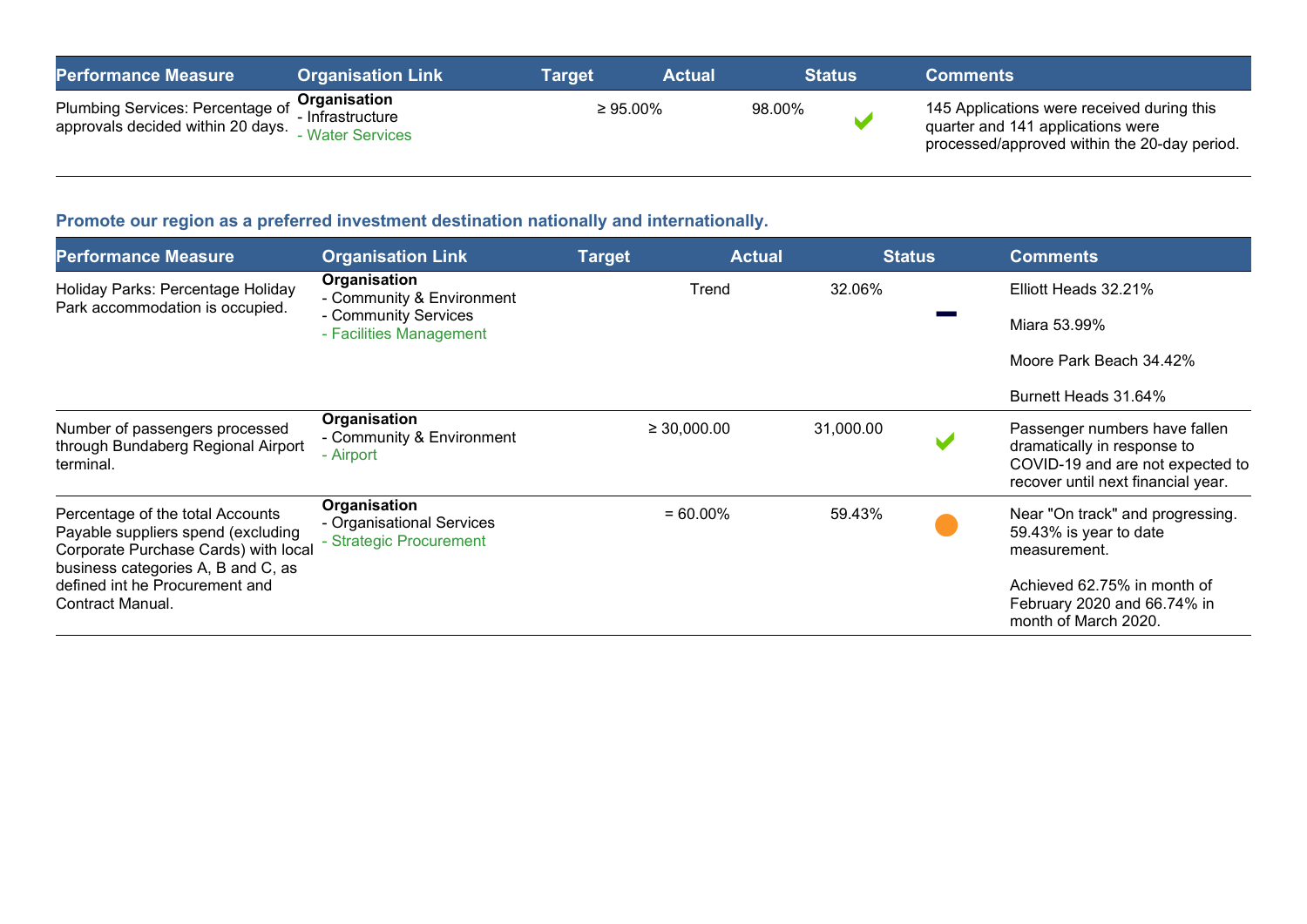## *Safe, active, vibrant and inclusive community*

**Provide facilities, parks, open spaces, services, and programs that promote and support our community's safety and physical well-being.**

| <b>Performance Measure</b>                                                                               | <b>Organisation Link</b>                                                                             | <b>Target</b> | <b>Actual</b>  | <b>Status</b> | <b>Comments</b>                                                                                                                                                 |
|----------------------------------------------------------------------------------------------------------|------------------------------------------------------------------------------------------------------|---------------|----------------|---------------|-----------------------------------------------------------------------------------------------------------------------------------------------------------------|
| Number of physical activity and<br>preventative health initiatives promoted<br>and supported by Council. | Organisation<br>- Community & Environment<br>- Parks, Sports & Natural Areas<br>- Sport & Recreation |               | $\geq 25.00$   | 140.00        | Be Active Be Alive (summer<br>session), Move It Expo 2020.<br>Supported - International Cycle<br>Fest, Bundaberg Cup,<br>Windslasher, Bulls Masters<br>Cricket. |
| Percentage of agreed service levels<br>have been met.                                                    | Organisation<br>- Community & Environment<br>- Parks, Sports & Natural Areas<br>- Parks & Gardens    |               | $\geq 85.00\%$ | 98.00%        | High service levels have been<br>achieved across Parks & Open<br>Spaces.                                                                                        |

**Manage our road landscapes, urban areas and recreational environments to support our community's lifestyle and to enhance the identity, special character and heritage of our region.**

| <b>Performance Measure</b>                           | <b>Organisation Link</b>                                                 | <b>Target</b> | <b>Actual</b> | <b>Status</b> | <b>Comments</b>                                                  |
|------------------------------------------------------|--------------------------------------------------------------------------|---------------|---------------|---------------|------------------------------------------------------------------|
| Development approvals are audited for<br>compliance. | <b>Organisation</b><br>- Development<br>- Development Strategic Planning |               | Yes/No        | Yes           | 10 approvals were audited for<br>compliance during this quarter. |

**Support and facilitate community programs, networks, projects and events that promote social connectedness; and active and healthy community life.**

| <b>Performance Measure</b>                                                                                                                                                                                 | <b>Organisation Link</b>                                                              | <b>Target</b> | <b>Actual</b> | <b>Status</b> | <b>Comments</b>                                      |
|------------------------------------------------------------------------------------------------------------------------------------------------------------------------------------------------------------|---------------------------------------------------------------------------------------|---------------|---------------|---------------|------------------------------------------------------|
| Access to Services - Commonwealth Home<br>Support Programme & Queensland Community<br>Care (State and Federal funded): Number of<br>service users with improved ability to access<br>appropriate services. | Organisation<br>- Community & Environment<br>- Community Services<br>- Community Care |               | $\geq 50.00$  | 434.00        | Consistent numbers of access to<br>eligible clients. |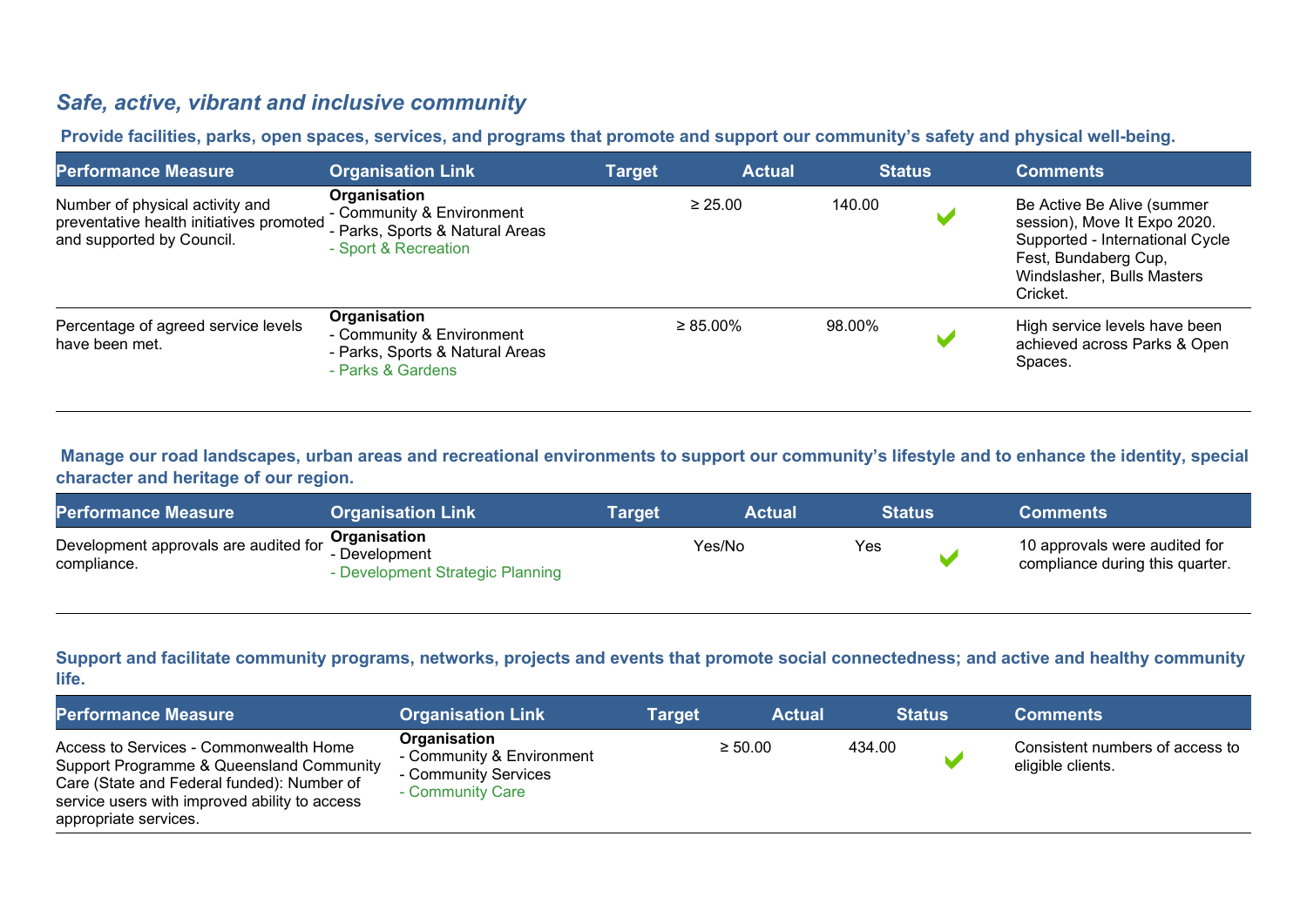| <b>Performance Measure</b>                                                                                                                                                           | <b>Organisation Link</b>                                                                             | <b>Target</b>  | <b>Actual</b> | <b>Status</b> | <b>Comments</b>                                                                                                                                                  |
|--------------------------------------------------------------------------------------------------------------------------------------------------------------------------------------|------------------------------------------------------------------------------------------------------|----------------|---------------|---------------|------------------------------------------------------------------------------------------------------------------------------------------------------------------|
| <b>Community Support Services Commonwealth</b><br>Home Support Programme & Queensland<br>Community Care (State & Federal Funded):<br>Number of service users who received a service. | Organisation<br>- Community & Environment<br>- Community Services<br>- Community Care                | Trend          | 434.00        |               | Numbers vary quarter to quarter<br>due to services being delivered to<br>the aged.                                                                               |
| Funded Programs (State & Federal): Percentage<br>programs and services are demonstrating<br>compliance with standards and meeting funding<br>targets.                                | Organisation<br>- Community & Environment<br>- Community Services<br>- Community Care                | $\geq 98.00\%$ | 98.00%        |               | Always maintain compliance with<br>standards.                                                                                                                    |
| Local Law, Animal Management - number of<br>community education programs<br>delivered/attended.                                                                                      | Organisation<br>- Community & Environment<br>- Regulatory Services                                   | $\geq 10.00$   | 0.00          |               | Quarter 3 is usually quiet.<br>Numbers were expected to<br>increase, but this is now<br>dependent on COVID-19 as<br>education programs are currently<br>on hold. |
| Number of community development partnerships,<br>projects and initiatives promoted and supported<br>by Council.                                                                      | Organisation<br>- Community & Environment<br>- Community Services<br>- Community Development         | $= 25.00$      | 20.00         |               | Due to COVID-19, some activities<br>and events have been cancelled.                                                                                              |
| Number of community grants provided                                                                                                                                                  | Organisation<br>- Community & Environment<br>- Community Services<br>- Community Development         | Trend          | 12.00         |               | We are on track to meet<br>expectations for eligible<br>community grants.                                                                                        |
| Number of financial assistance<br>requests/applications supported<br>(individuals/sporting organisations/events).                                                                    | Organisation<br>- Community & Environment<br>- Parks, Sports & Natural Areas<br>- Sport & Recreation | Trend          | 22.00         |               | Young People in Sport - 21, Sport<br>Championship Funding - 1                                                                                                    |
| Number of occasions that information, advice and<br>referral services were provided.                                                                                                 | <b>Organisation</b><br>- Community & Environment<br>- Community Services<br>- Neighbourhood Centres  | Trend          | 1,846.00      |               | Consistently seen as a point of<br>contact for information and<br>referral.                                                                                      |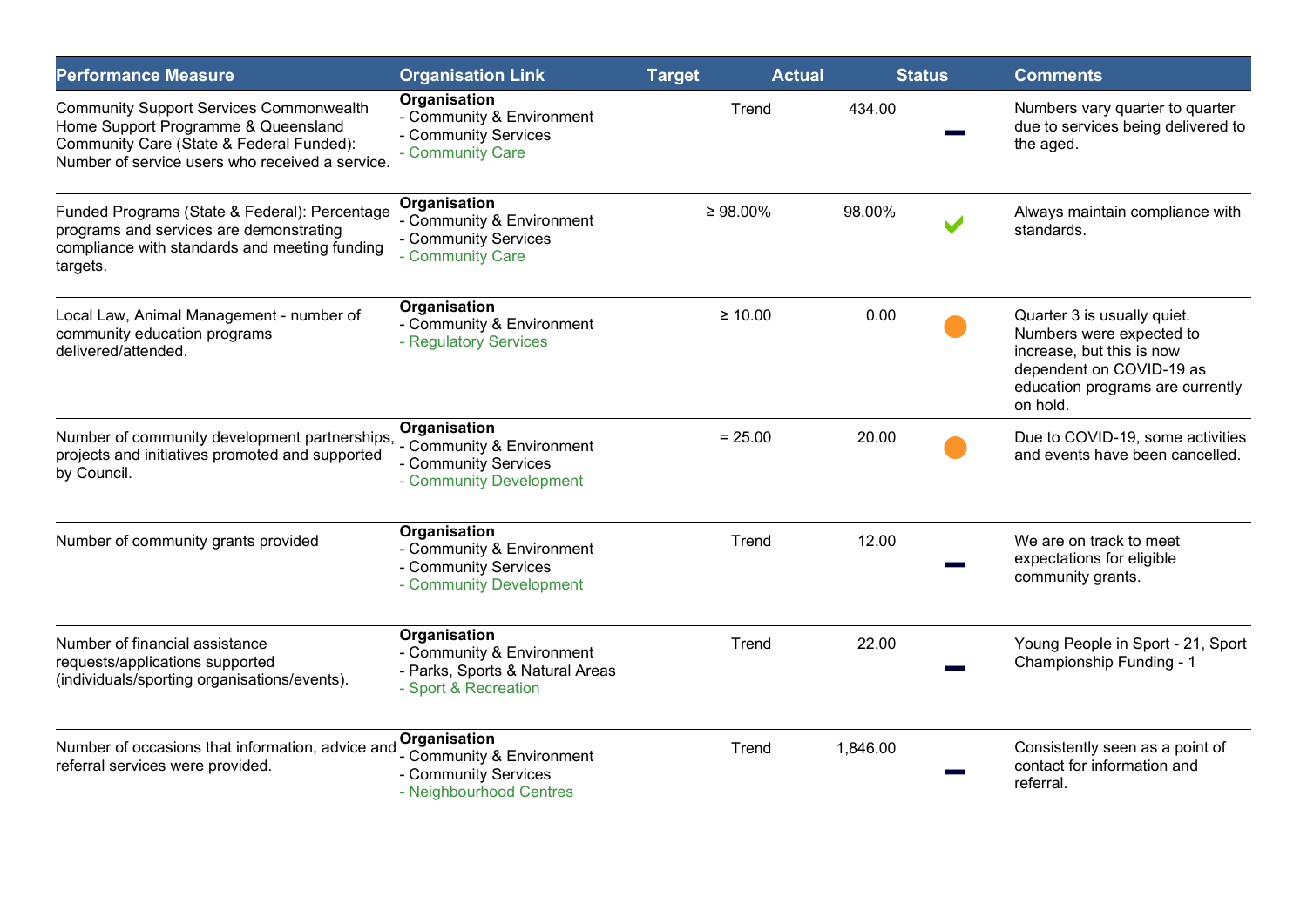| <b>Performance Measure</b>                                                                                                                                                                 | <b>Organisation Link</b>                                                                     | <b>Target</b>   | <b>Actual</b> | <b>Status</b> | <b>Comments</b>                                                                                                 |
|--------------------------------------------------------------------------------------------------------------------------------------------------------------------------------------------|----------------------------------------------------------------------------------------------|-----------------|---------------|---------------|-----------------------------------------------------------------------------------------------------------------|
| Number of service users who received a service.                                                                                                                                            | Organisation<br>- Community & Environment<br>- Community Services<br>- Neighbourhood Centres | Trend           | 2,805.00      |               | Consistent utilisation across<br>programs.                                                                      |
| Number of service users with improved quality of<br>life.                                                                                                                                  | Organisation<br>- Community & Environment<br>- Community Services<br>- Neighbourhood Centres | $\geq 4,000.00$ | 2,961.00      |               | Numbers fluctuate and are<br>recorded to map trend.                                                             |
| Number of services users with improved ability to<br>access appropriate services.                                                                                                          | Organisation<br>- Community & Environment<br>- Community Services<br>- Neighbourhood Centres | $\geq 4,000.00$ | 2,021.00      |               | Numbers fluctuate and are<br>recorded to map trend.                                                             |
| Quality of Life - Commonwealth Home Support<br>Programme & Queensland Community Care<br>(State and Federal funded): Number of service<br>users with improved quality of life.              | Organisation<br>- Community & Environment<br>- Community Services<br>- Community Care        | $\geq 300.00$   | 434.00        |               | <b>Community Home Support</b><br>Programme clients continue to<br>access and benefit from programs<br>provided. |
| Social Connectedness - Commonwealth Home<br>Support Programme & Queensland Community<br>Care (State and Federal funded): Number of<br>service users with improved social<br>connectedness. | Organisation<br>- Community & Environment<br>- Community Services<br>- Community Care        | $\geq 150.00$   | 186.00        |               | Programs have been instrumental<br>in maintaining improved social<br>connectedness and improved<br>wellbeing.   |

## **Implement disaster prevention strategies and maximise community preparedness for disaster events.**

| <b>Performance Measure</b>                                                                 | <b>Organisation Link</b>                     | Target | <b>Actual</b> | <b>Status</b> | <b>Comments</b>                                                                                                          |
|--------------------------------------------------------------------------------------------|----------------------------------------------|--------|---------------|---------------|--------------------------------------------------------------------------------------------------------------------------|
| Number of Local Disaster Management Community & Environment<br>Group (LDMG) Meetings held. | <b>Organisation</b><br>- Disaster Management |        | 1.00          | 1.00          | <b>Combined Local and District</b><br>Disaster Management Group<br>meeting held on 18 March 2020<br>as part of COVID-19. |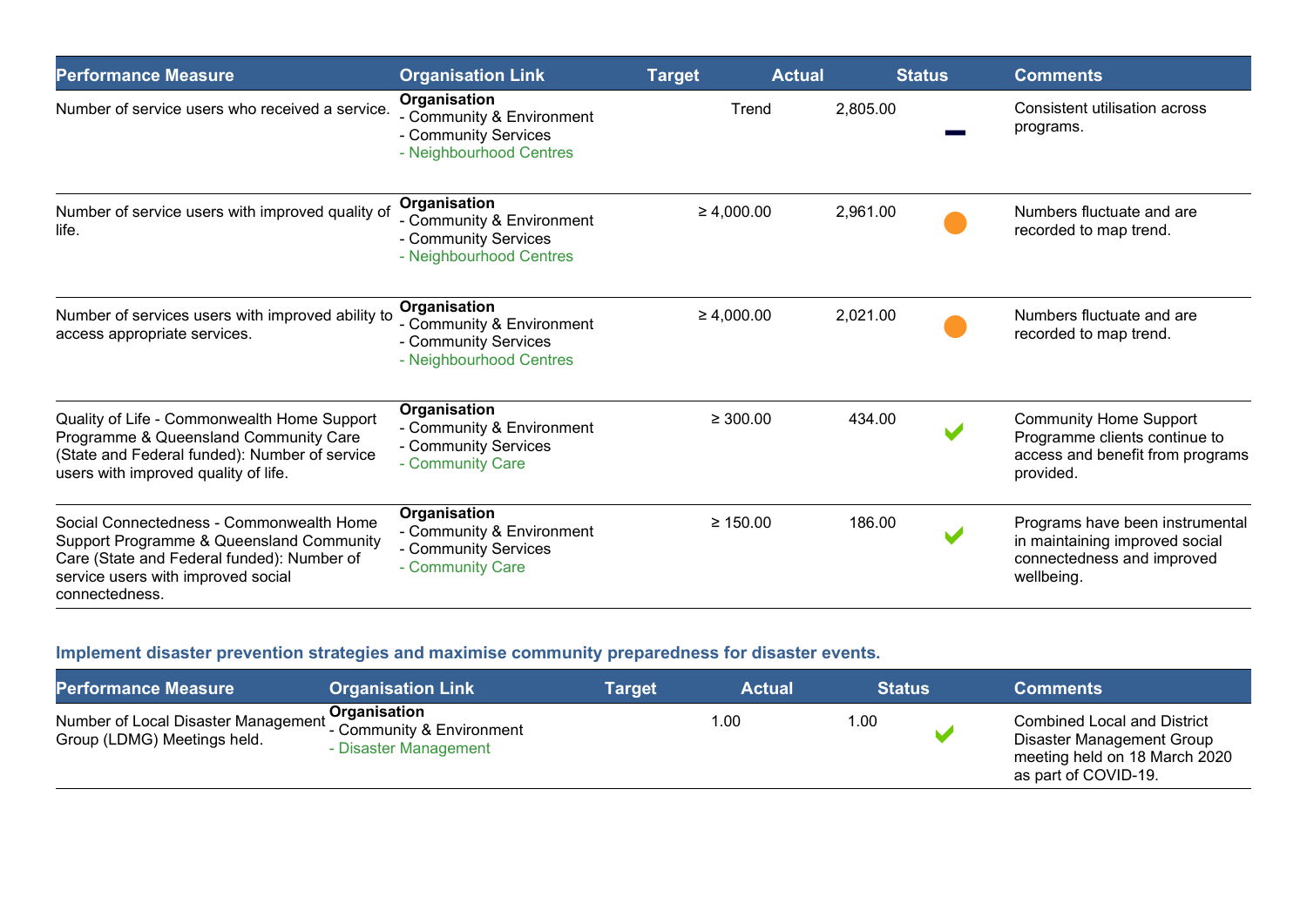# *An empowered and creative place*

**Provide facilities, spaces, services and activities that promote and support lifelong learning and community engagement with the arts and culture.**

| <b>Performance Measure</b>                                                                      | <b>Organisation Link</b>                                                                                    | <b>Target</b>    | <b>Actual</b> | <b>Status</b> | <b>Comments</b>                                                                                                                                                                                                                                                                                                                                                                            |
|-------------------------------------------------------------------------------------------------|-------------------------------------------------------------------------------------------------------------|------------------|---------------|---------------|--------------------------------------------------------------------------------------------------------------------------------------------------------------------------------------------------------------------------------------------------------------------------------------------------------------------------------------------------------------------------------------------|
| Days booked as a percentage of<br>total days available.                                         | Organisation<br>- Community & Environment<br>- Arts & Cultural Services<br>- Moncrieff Entertainment Centre |                  | Trend         | 40%           | Of the 37 days available for events<br>this Quarter (due to Capex works),<br>15 were programmed. Quarter 3 is<br>a slower quarter, but effects of the<br>COVID-19 virus closures started to<br>make their impact in February<br>(Chinese New Year) and definitely<br>from 16 March.                                                                                                        |
| Number of community groups using Community & Environment<br>the Moncrieff Entertainment Centre. | Organisation<br>- Arts & Cultural Services<br>- Moncrieff Entertainment Centre                              |                  | Trend         | 5.00          | Despite the maintenance works, a<br>number of events were scheduled<br>to support the community. These<br>included film fundraisers, a<br>demand-based film, a film night<br>held by and for the Malayalam<br>community and a world premiere of<br>a locally made documentary. The<br>documentary screening was<br>cancelled due to COVID-19<br>restrictions. The remainder went<br>ahead. |
| Number of participants in our<br>community programs.                                            | Organisation<br>- Community & Environment<br>- Library Services                                             | $\geq 2,000.00$  |               | 1,765.00      | Wombat Stew by Marcia Vaughan<br>was the title selected for One Book<br>One Bundy 2020. Creative play<br>spaces were installed at Libraries to<br>encourage children 0-5 to learn<br>through play. Lego Club was<br>introduced for children 6-13, and<br>teenagers were catered for with<br>Board Game Club.                                                                               |
| Number of patrons using our<br>libraries.                                                       | Organisation<br>- Community & Environment<br>- Library Services                                             | $\geq 70,000.00$ |               | 70,110.00     | Residents & visitors used the<br>Libraries until March 25th. All<br>libraries closed due to COVID-19.                                                                                                                                                                                                                                                                                      |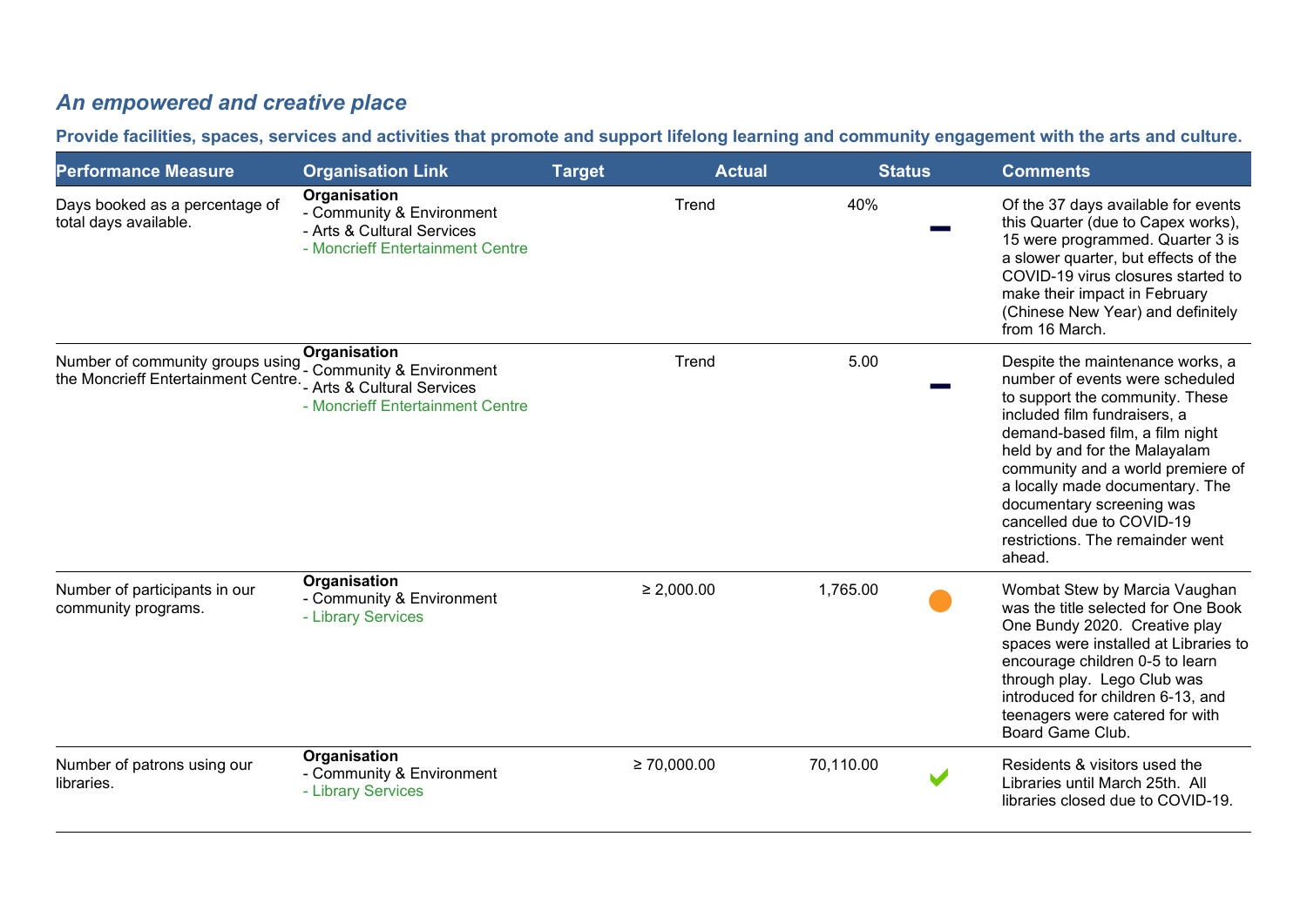| <b>Performance Measure</b>                                        | <b>Organisation Link</b>                                                                                    | <b>Target</b> | <b>Actual</b>   | <b>Status</b> | <b>Comments</b>                                                                                                                                                                                                                                                                                                                                                                                                                                                                                                                                                                                                                     |
|-------------------------------------------------------------------|-------------------------------------------------------------------------------------------------------------|---------------|-----------------|---------------|-------------------------------------------------------------------------------------------------------------------------------------------------------------------------------------------------------------------------------------------------------------------------------------------------------------------------------------------------------------------------------------------------------------------------------------------------------------------------------------------------------------------------------------------------------------------------------------------------------------------------------------|
| Number of patrons visiting the<br>Moncrieff Entertainment Centre. | Organisation<br>- Community & Environment<br>- Arts & Cultural Services<br>- Moncrieff Entertainment Centre |               | $\geq 8,000.00$ | 3,013.00      | Quarter 3 is always a slower quarter<br>for live entertainment due to the<br>Christmas/New Year period.<br>Because of this, Moncrieff<br>scheduled substantial Capex work<br>in this Quarter meaning that only 18<br>days were available for events of 91<br>days in the Quarter. Numbers were<br>going to be low this Quarter as a<br>result. Chinese New Year was<br>cancelled due to COVID-19 in<br>February and there have been<br>impacts due to the virus closures<br>this quarter from 16 March. Of the<br>live events programmed, occupancy<br>has been good. There have been<br>10 events - 3 live and 7 cinema<br>events. |
| Number of visitors to BRAG and<br>ChArts.                         | Organisation<br>- Community & Environment<br>- Arts & Cultural Services<br>- Galleries - BRAG & ChArts      |               | Trend           | 6,004.00      | ChArts - 2,353; BRAG - 3,651. Solid<br>visitation for The Gruchy Brothers<br>and Finding Vera exhibitions at<br>BRAG. Great responses from<br>visitors.                                                                                                                                                                                                                                                                                                                                                                                                                                                                             |
| Seats booked as a percentage of<br>total seats available.         | Organisation<br>- Community & Environment<br>- Arts & Cultural Services<br>- Moncrieff Entertainment Centre |               | Trend           | 36%           | 3 live events, 7 cinema events.<br>Cinema occupancy is average at<br>15%, live event occupancy is 57%.<br>The Sapphires, which just managed<br>to miss the COVID-19 closures on<br>14 March, was a sell-out show. This<br>was the first of the Moncrieff's<br>season events for 2020.                                                                                                                                                                                                                                                                                                                                               |

# **Provide leadership in creative innovation, opportunities for learning and social and cultural development.**

| <b>Performance Measure</b>                                                                                                                                                   | <b>Organisation Link</b>                                  | Target | <b>Actual</b> | <b>Status</b> | <b>Comments</b>                                                                                                                          |
|------------------------------------------------------------------------------------------------------------------------------------------------------------------------------|-----------------------------------------------------------|--------|---------------|---------------|------------------------------------------------------------------------------------------------------------------------------------------|
| Number of Galleries initiatives designed <b>Organisation</b><br>to grow our visual arte community<br>to grow our visual arte community<br>to grow our visual arts community. | - Arts & Cultural Services<br>- Galleries - BRAG & ChArts |        | Trend         | 22.00         | Public programs January through<br>to mid-March. Events cancelled<br>from 16 March due to COVID-19<br>closures. With the closures, there |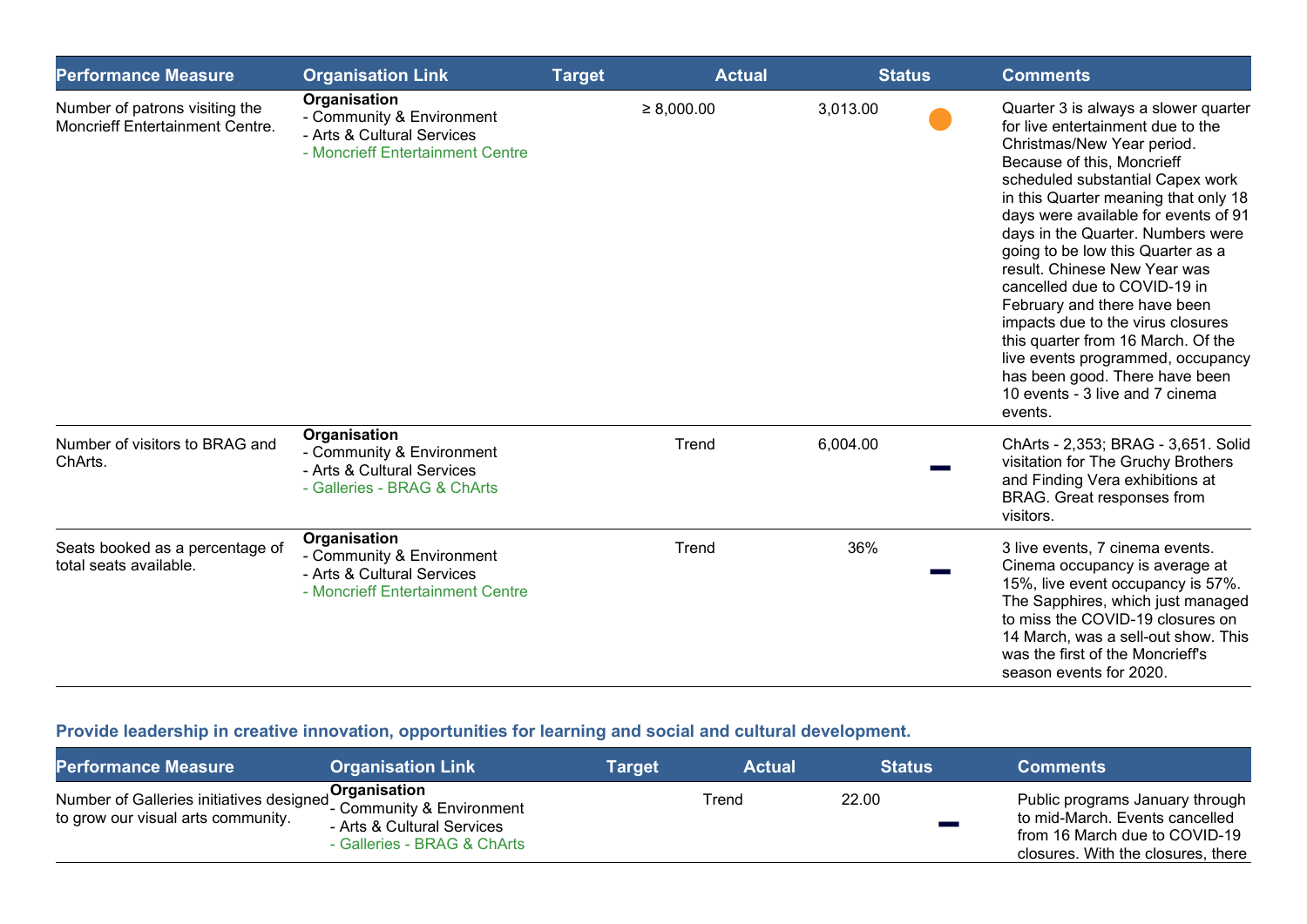| <b>Performance Measure</b>                                                                                 | <b>Organisation Link</b>                                                                                    | <b>Target</b> | <b>Actual</b> | <b>Status</b> | <b>Comments</b>                                                                                                                                                                                                                                                                                                                                                                                                                                        |
|------------------------------------------------------------------------------------------------------------|-------------------------------------------------------------------------------------------------------------|---------------|---------------|---------------|--------------------------------------------------------------------------------------------------------------------------------------------------------------------------------------------------------------------------------------------------------------------------------------------------------------------------------------------------------------------------------------------------------------------------------------------------------|
|                                                                                                            |                                                                                                             |               |               |               | is a solid audience engagement<br>plan in place with activities<br>available online via Facebook<br>and Instagram.                                                                                                                                                                                                                                                                                                                                     |
| Number of Moncrieff Entertainment<br>Centre initiatives designed to grow our<br>performing arts community. | Organisation<br>- Community & Environment<br>- Arts & Cultural Services<br>- Moncrieff Entertainment Centre |               | $\geq 3.00$   | 1.00          | Due to major Capex works at the<br>Moncrieff this Quarter, focus has<br>been on asset maintenance and<br>renovation. The venue has been<br>unavailable for projects to support<br>the performing arts community.<br>The one event planned<br>(BlakDance Residency) was<br>cancelled due to COVID-19. With<br>the closures, there is a solid<br>audience engagement plan in<br>place with activities available<br>online via Facebook and<br>Instagram. |
| Number of participants in our Digital<br>Literacy programs.                                                | Organisation<br>- Community & Environment<br>- Library Services                                             |               | $\geq 100.00$ | 196.00        | Be Connected Digital Literacy<br>sessions have been attended.<br>Topics presented included<br>Socialising and Shopping online,<br>Resume Building and Risk<br>Taking, Cyber Security, Ladies<br>Code Club and Connected to<br>Others.                                                                                                                                                                                                                  |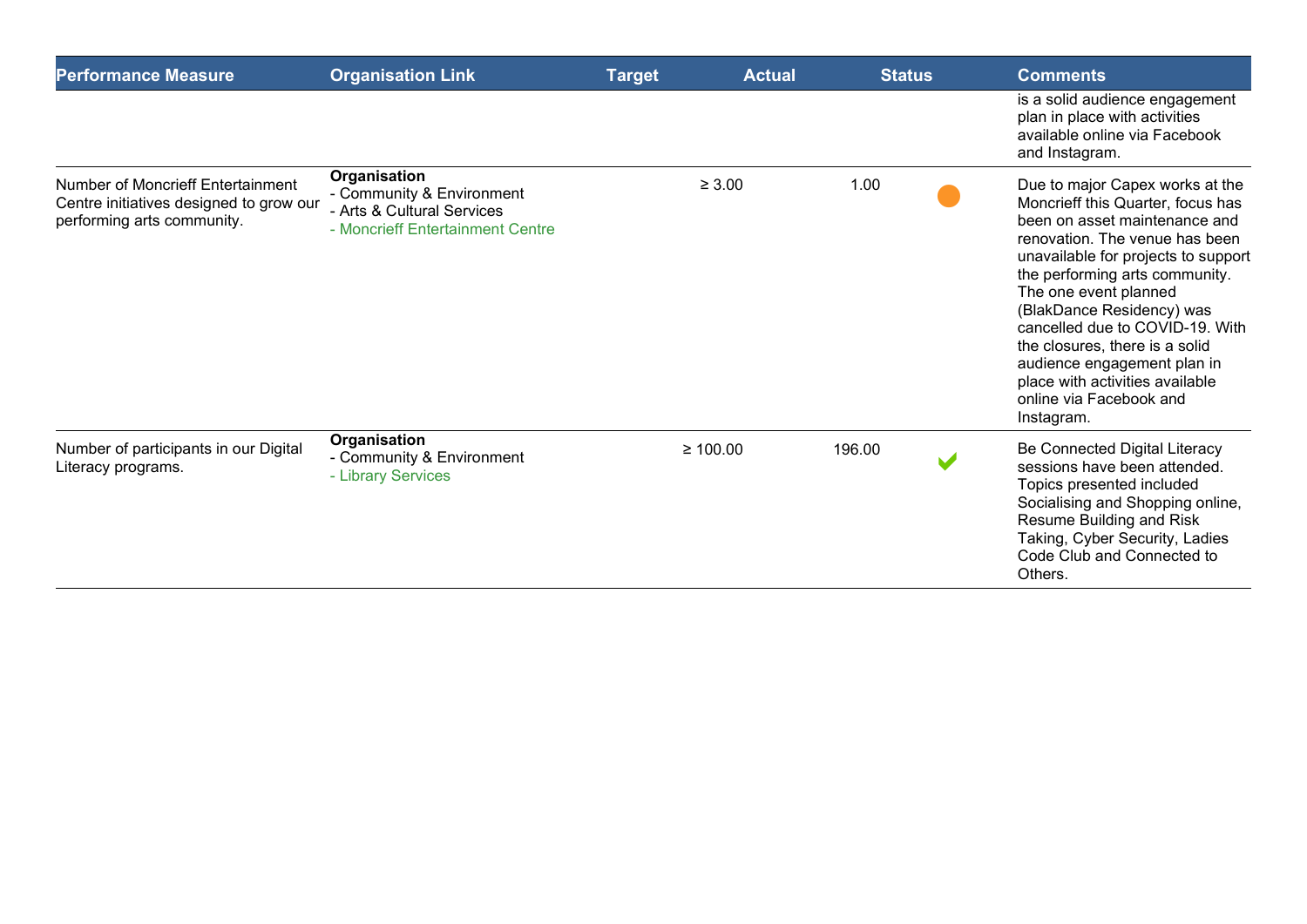# **Our environment**

### *Infrastructure that meets our current and future needs*

**Develop, implement and administer strategies and plans underpinned by the principles of sustainable development.** 

| <b>Performance Measure</b>                                                                                                    | <b>Organisation Link</b>                                          | Target       | <b>Actual</b> | <b>Status</b> | <b>Comments</b>                                                                                                               |
|-------------------------------------------------------------------------------------------------------------------------------|-------------------------------------------------------------------|--------------|---------------|---------------|-------------------------------------------------------------------------------------------------------------------------------|
| Percentage amendment 5 to the<br><b>Bundaberg Regional Council Planning</b><br>Scheme 2015 has been completed<br>and adopted. | Organisation<br>- Development<br>- Development Strategic Planning | June 2019    |               | 100%          | The Planning Scheme amendments<br>were adopted by the Council at the<br>January meeting and commenced<br>on 10 February 2020. |
| Percentage of complaints formally<br>acknowledged within 5 days.                                                              | Organisation<br>- Development<br>- Development Compliance         | $= 100.00\%$ |               | 99.00%        | 90 complaints were acknowledged<br>within the quarter.                                                                        |

#### **Plan and implement council's long-term and annual capital works improvement program that reflects community needs and expectations.**

| <b>Performance Measure</b>                                                                     | <b>Organisation Link</b>                             | <b>Target</b> | <b>Actual</b> | <b>Status</b> | <b>Comments</b>                                                                                                                                                                                                                                                                                                                                      |
|------------------------------------------------------------------------------------------------|------------------------------------------------------|---------------|---------------|---------------|------------------------------------------------------------------------------------------------------------------------------------------------------------------------------------------------------------------------------------------------------------------------------------------------------------------------------------------------------|
| Delivery of Wastewater Capital<br>Projects Program: Percentage of<br>adopted budget completed. | Organisation<br>- Infrastructure<br>- Water Services |               | $= 95.00\%$   | 40.00%        | 40% of the wastewater budget has<br>been expended, based on actual<br>cost. There is approximately \$1.5M<br>in committed costs for the<br>remainder of the year along with<br>internal costs.                                                                                                                                                       |
| Delivery of Water Capital Projects<br>Program: Percentage of adopted<br>budget completed.      | Organisation<br>- Infrastructure<br>- Water Services |               | $= 95.00\%$   | 41.00%        | 41% of the capital water budget has<br>been expended, based on actual<br>cost. There is approximately \$3.3M<br>in committed costs for the<br>remainder of the year along with<br>internal costs. Larger projects such<br>as the Gregory Water Treatment<br>Plant upgrade have significant<br>spends leading up to the end of the<br>financial year. |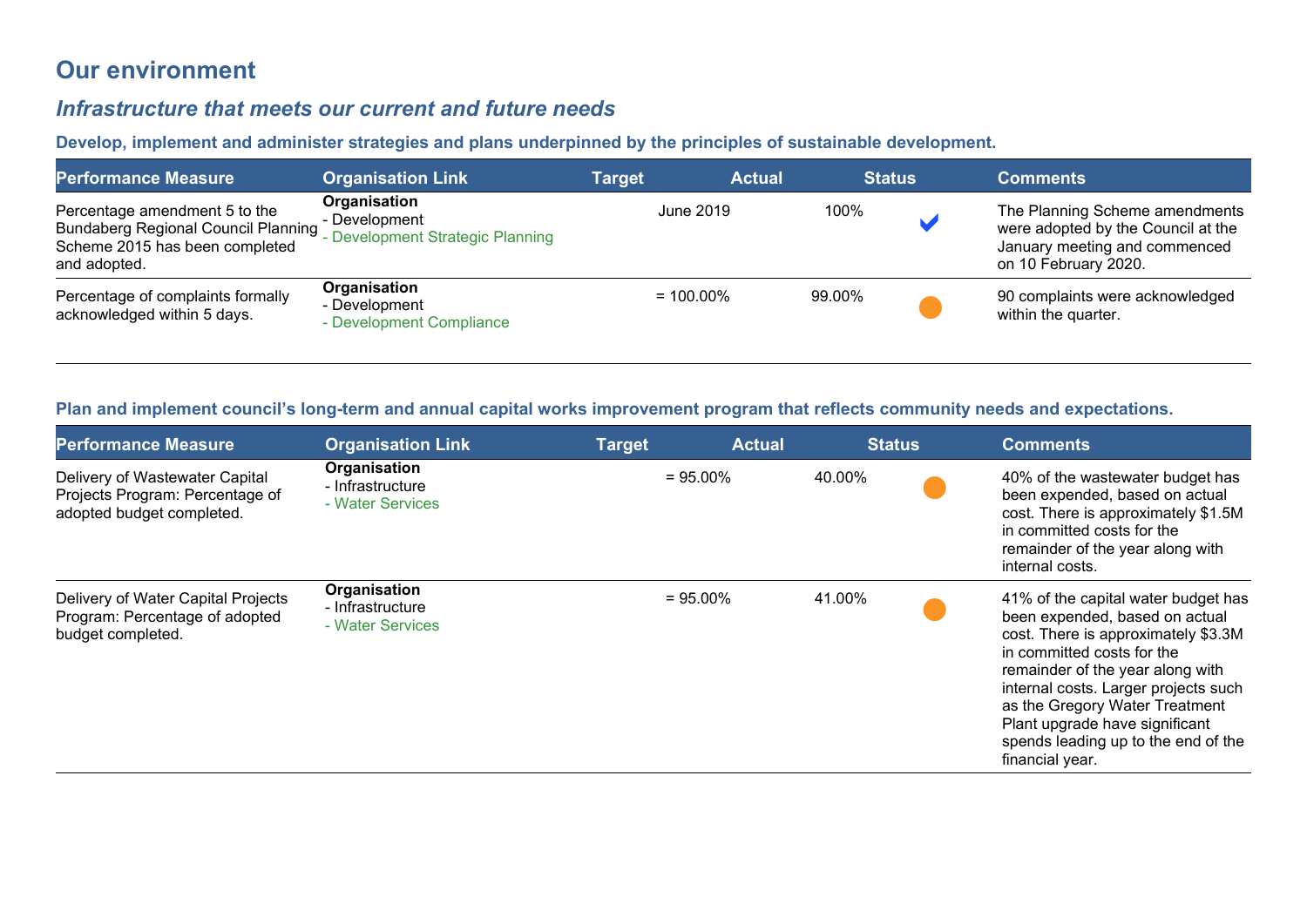**Manage and maintain council owned buildings, facilities and assets that support and facilitate social connectedness and community life.** 

| <b>Performance Measure</b>                                                                                             | <b>Organisation Link</b>                                                                     | <b>Target</b> | <b>Actual</b>  | <b>Status</b> | <b>Comments</b>                                                                                                                                                                                                                                                                    |
|------------------------------------------------------------------------------------------------------------------------|----------------------------------------------------------------------------------------------|---------------|----------------|---------------|------------------------------------------------------------------------------------------------------------------------------------------------------------------------------------------------------------------------------------------------------------------------------------|
| Number of visitors attending events at<br>the Bundaberg Multiplex Convention<br>Centre.                                | Organisation<br>- Community & Environment<br>- Tourism & Events<br>- Tourism Services        | Trend         | 4539 Attendees |               | These figures are taken from<br>hirers at the time of booking.                                                                                                                                                                                                                     |
| Number of visitors to iconic facilities<br>(Hinkler Hall of Aviation and<br>Fairymead House).                          | Organisation<br>- Community & Environment<br>- Tourism & Events<br>- Tourism Services        | > 4,000.00    | 3,579.00       |               | Very quiet third quarter. Despite<br>a new exhibition The Twenties,<br>Numbers have been slow.<br>COVID-19 may have impacted<br>in March as well, as social<br>gathering numbers were<br>restricted. Hinkler Hall of<br>Aviation and Fairymead House<br>closed Wednesday 25 March. |
| Percentage usage of halls and<br>community facilities including<br>Coronation Hall, School of Arts and<br>Gin Gin RSL. | Organisation<br>- Community & Environment<br>- Community Services<br>- Facilities Management | Trend         | 29.39%         |               | Coronation Hall 21.51%<br>School of Arts 38.31%                                                                                                                                                                                                                                    |
|                                                                                                                        |                                                                                              |               |                |               | Gin Gin RSL Hall 28.36%                                                                                                                                                                                                                                                            |
| Percentage usage of the Recreational<br>Precinct.                                                                      | Organisation<br>- Community & Environment<br>- Community Services<br>- Facilities Management | Trend         | 45.4%          |               | The percentage of usage is<br>consistent with the current<br>season.                                                                                                                                                                                                               |

## *Sustainable and affordable essential services*

**Connect our people, places, businesses and industries by maintaining and improving road transport, pathway and drainage networks.** 

| <b>Performance Measure</b>                                                                                             | <b>Organisation Link</b>                                                            | Target | <b>Actual</b>  |        | <b>Status</b> | <b>Comments</b>                                                                                                                        |
|------------------------------------------------------------------------------------------------------------------------|-------------------------------------------------------------------------------------|--------|----------------|--------|---------------|----------------------------------------------------------------------------------------------------------------------------------------|
| Percentage of Roads & Drainage and<br>Footpath Customer Requests (CRMs)<br>completed within allocated time<br>periods. | Organisation<br>- Infrastructure<br>- Engineering Services<br>- Corridor Management |        | $\geq 80.00\%$ | 62.00% |               | There were 1049 tasks closed. Of<br>these, 62% (650) met service level<br>requirements, with an average<br>processing time of 16 days. |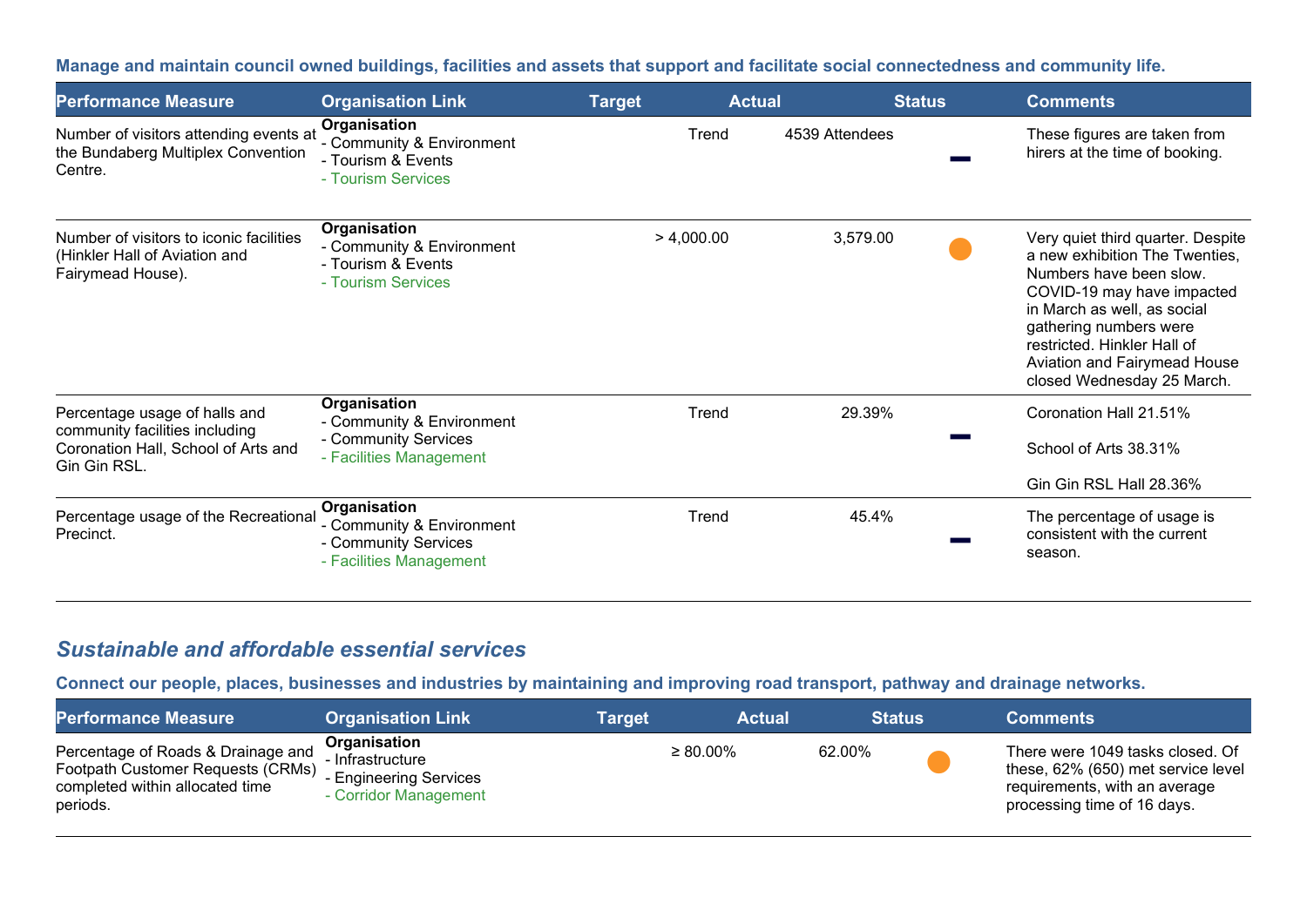**Supply potable water and wastewater services that ensure the health of our community in accordance with council's service standards.**

| <b>Performance Measure</b>                                                                                                  | <b>Organisation Link</b>                                  | <b>Target</b>  | <b>Actual</b> | <b>Status</b> | <b>Comments</b>                                                                                                                                                                                                                    |  |
|-----------------------------------------------------------------------------------------------------------------------------|-----------------------------------------------------------|----------------|---------------|---------------|------------------------------------------------------------------------------------------------------------------------------------------------------------------------------------------------------------------------------------|--|
| Wastewater odour complaints per<br>1,000 connections.                                                                       | Organisation<br>- Infrastructure<br>- Water Services      | < 5.00         | 0.72          |               | 19 odour complaints were received for the<br>quarter from a total of 26,394 sewage<br>connections.                                                                                                                                 |  |
| Wastewater reliability: Percentage<br>of customers who do not experience<br>interruption.                                   | Organisation<br>- Infrastructure<br>- Water Services      | $\geq 95.00\%$ | 99.96%        |               | 11 sewerage connections experienced a<br>service interruption from a total of 26,394<br>sewerage connections.                                                                                                                      |  |
| Wastewater reliability: Sewer main<br>breaks and chokes per 100km of<br>mains.                                              | Organisation<br>- Infrastructure<br>- Water Services      | $\leq 40.00$   | 4.54          |               | 32 sewer main breaks and chokes occurred<br>across the region during this quarter. The<br>total length of sewer main is 705.33km.                                                                                                  |  |
| Wastewater: Number of reportable<br>incidents.                                                                              | Organisation<br>- Infrastructure<br>- Water Services      | $\leq 5.00$    | 17.00         |               | A total of 17 reportable incidents were<br>recorded for the quarter.                                                                                                                                                               |  |
| Water supply quality: Water quality<br>complaints per 1,000 connections.                                                    | Organisation<br>- Infrastructure<br>- Water Services      | $≤ 10.00$      | 0.85          |               | 28 water quality complaints for the quarter<br>from a total of 32,782 water connections.<br>Complaints relate to taste, odour and<br>discolouration across all Council's water<br>service areas.                                   |  |
| Water supply quality: Water quality<br>incidents per 1,000 connections.                                                     | Organisation<br>- Infrastructure<br>- Water Services      | $≤ 5.00$       | 0.06          |               | No new reportable incidents within this<br>quarter.                                                                                                                                                                                |  |
| Water supply reliability: Percentage<br>of customers who do not experience<br>a planned interruption.                       | Organisation<br>- Infrastructure<br>- Water Services      | $\geq 95.00\%$ | 95.01%        |               | 1,635 water connections experienced a<br>planned/unplanned service interruption from a<br>total of 32,782 water connections.                                                                                                       |  |
| Water supply usage: Raw water<br>usage vs allocation. Water usage as<br>a percentage of allocation for<br>Bundaberg Region. | Organisation<br>- Infrastructure<br><b>Water Services</b> | $\leq 80.00\%$ | 61.60%        |               | Water usage has been lower during this<br>quarter due to higher rainfall received<br>throughout the region. Raw water usage for<br>this quarter was 2,563.9ML compared to<br>3,135.7ML for the corresponding quarter last<br>year. |  |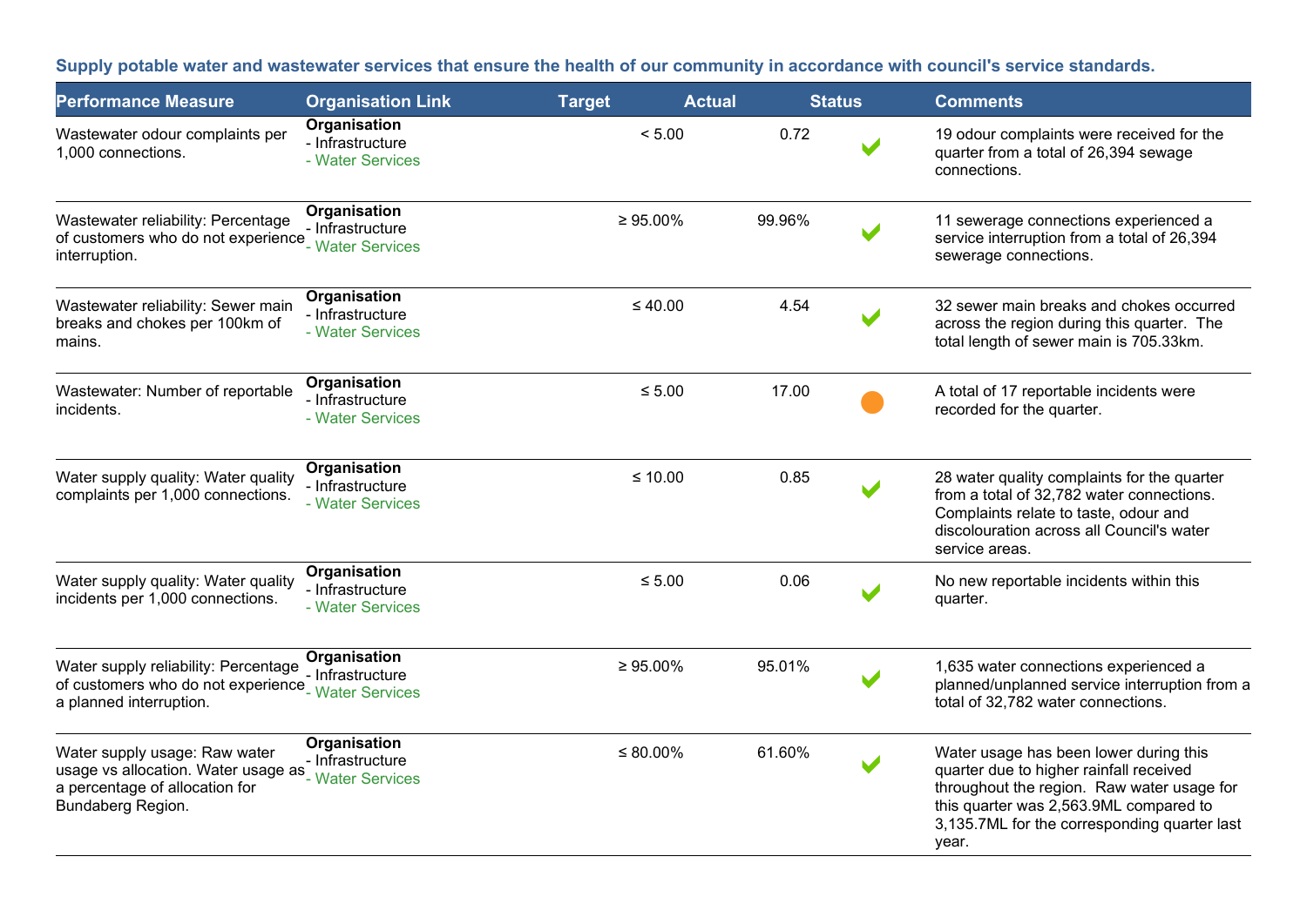| Provide effective and efficient fleet and trade services for operations and projects across council. |  |
|------------------------------------------------------------------------------------------------------|--|
|------------------------------------------------------------------------------------------------------|--|

| <b>Performance Measure</b>                                                    | <b>Organisation Link</b>                                        | <b>Target</b> | <b>Actual</b>  | <b>Status</b> | <b>Comments</b>                                                                                                                                 |
|-------------------------------------------------------------------------------|-----------------------------------------------------------------|---------------|----------------|---------------|-------------------------------------------------------------------------------------------------------------------------------------------------|
| Asset Maintenance: Percentage of<br>work tickets completed when<br>scheduled. | Organisation<br>- Infrastructure<br>- Fleet & Trade Services    |               | $\geq 95.00\%$ | 92.61%        | 8.91% Improvement on last<br>Quarter - Job task Matrix<br>established - efficiency<br>improvement due to accurate time<br>allocation for Tasks. |
| Percentage of internal client survey<br>results satisfactory or above.        | Organisation<br>- Infrastructure<br>- Fleet & Trade Services    |               | $> 75.00\%$    | 99.00%        | Percentage of internal client<br>survey results satisfactory or<br>above = $99.00\%$                                                            |
| Percentage of overall plant, vehicle and<br>equipment availability.           | , Organisation<br>'- Infrastructure<br>- Fleet & Trade Services |               | $\geq 95.00\%$ | 94.09%        | Increased downtime due to the<br>extended age of some fleet assets<br>and delays in the delivery of parts.                                      |

## *Sustainable built and natural environments*

**Manage, maintain, rehabilitate and protect our natural resources and regional ecosystems.**

| <b>Performance Measure</b>                                   | <b>Organisation Link</b>                                                                                      | Target | <b>Actual</b> | <b>Status</b> | <b>Comments</b>                                                                                                                                                                 |
|--------------------------------------------------------------|---------------------------------------------------------------------------------------------------------------|--------|---------------|---------------|---------------------------------------------------------------------------------------------------------------------------------------------------------------------------------|
| Biosecurity Surveillance: Number of<br>properties inspected. | Organisation<br>- Community & Environment<br>- Parks, Sports & Natural Areas<br>- Natural Resource Management |        | $\geq 325.00$ | 904.00        | Land Protection Officers have<br>undertaken a larger than usual<br>number of property inspections<br>due to recent rainfall events<br>causing weed germination post<br>drought. |

**Educate and engage with the community to encourage greater involvement in the protection of the natural environment and the development of land use policy.**

| <b>Performance Measure</b>                          | <b>Organisation Link</b>                                                                                      | Target | <b>Actual</b> | <b>Status</b> | <b>Comments</b>                                                          |
|-----------------------------------------------------|---------------------------------------------------------------------------------------------------------------|--------|---------------|---------------|--------------------------------------------------------------------------|
| Number of community<br>environmental protection and | Organisation<br>- Community & Environment<br>- Parks, Sports & Natural Areas<br>- Natural Resource Management |        | $\geq 10.00$  | 13.00         | Ten community environmental protection and<br>management activities were |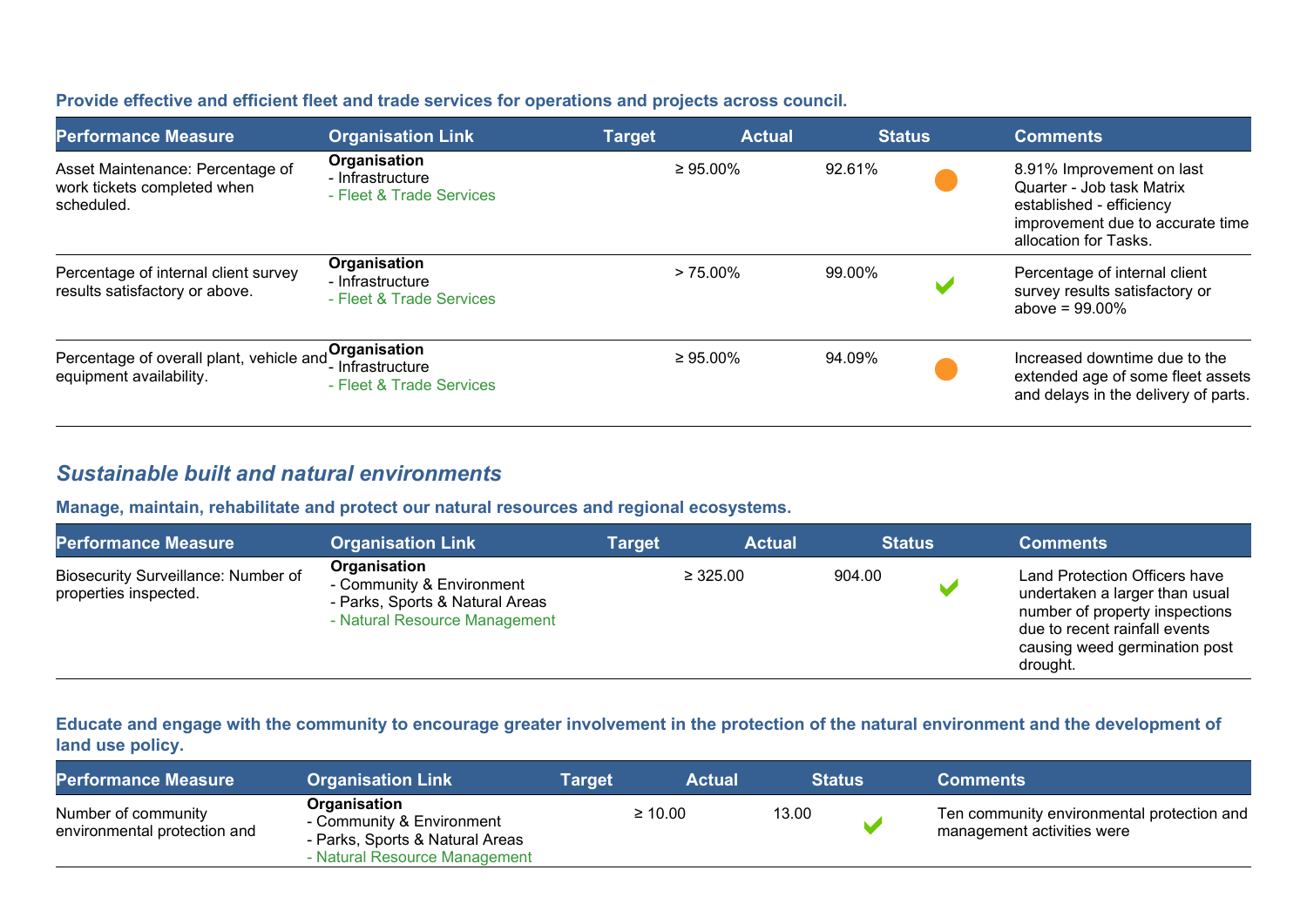| <b>Performance Measure</b>                                                     | <b>Organisation Link</b>                                                                                      | Target | <b>Actual</b> | <b>Status</b> | <b>Comments</b>                                                                                                                                                                      |
|--------------------------------------------------------------------------------|---------------------------------------------------------------------------------------------------------------|--------|---------------|---------------|--------------------------------------------------------------------------------------------------------------------------------------------------------------------------------------|
| management activities participated<br>in.                                      |                                                                                                               |        |               |               | facilitated/attended by the Land Protection<br>Officers and three by the Natural Areas team.                                                                                         |
| Number of public awareness,<br>education programs and activities<br>delivered. | Organisation<br>- Community & Environment<br>- Parks, Sports & Natural Areas<br>- Natural Resource Management |        | $\geq 8.00$   | 11.00         | Six educational/public awareness events<br>were facilitated by the Alexandra Park Zoo,<br>four by the Land Protection Officers and one<br>by the Natural Areas section this quarter. |

**Review and consistently enforce local laws, the planning scheme, and other associated environment and public health legislation to ensure they meet community standards.**

| <b>Performance Measure</b>                                                                      | <b>Organisation Link</b>                                           | <b>Target</b> | <b>Actual</b>  | <b>Status</b> | <b>Comments</b>                                                                                                                                                                                                                                                                                                       |
|-------------------------------------------------------------------------------------------------|--------------------------------------------------------------------|---------------|----------------|---------------|-----------------------------------------------------------------------------------------------------------------------------------------------------------------------------------------------------------------------------------------------------------------------------------------------------------------------|
| Percentage of annual Regulatory<br>Services revenue budget collected<br>across all three areas. | Organisation<br>- Community & Environment<br>- Regulatory Services |               | $\geq 90.00\%$ | 88.00%        | Animal Control 96% actual (is<br>68% of proposed total revenue),<br>Regulated Parking 77% actual (is<br>28% of proposed total revenue),<br>Local Laws 31% actual (is 4% of<br>proposed total revenue).<br>Revenue anticipated to severely<br>reduce due to COVID-19 climate<br>and measures undertaken by<br>Council. |

#### **Provide environmental health and community services and programs to support regional wellbeing.**

| <b>Performance Measure</b>                                  | <b>Organisation Link</b>                                                                                  | <b>Target</b> | <b>Actual</b> | <b>Status</b> | <b>Comments</b>                                                                                         |
|-------------------------------------------------------------|-----------------------------------------------------------------------------------------------------------|---------------|---------------|---------------|---------------------------------------------------------------------------------------------------------|
| Number of community health/education<br>programs delivered. | Organisation<br>- Community & Environment<br>- Waste & Health Services<br>- Environmental Health Services |               | $\geq 6.00$   | 3.00          | Mosquito monitoring and<br>education awareness program<br>continuation for third quarter.               |
|                                                             |                                                                                                           |               |               |               | Littering and Illegal Dumping<br>awareness campaign<br>continuation for third quarter.                  |
|                                                             |                                                                                                           |               |               |               | Council's free online food<br>safety and hygiene course has<br>had 458 users over the last 3<br>months. |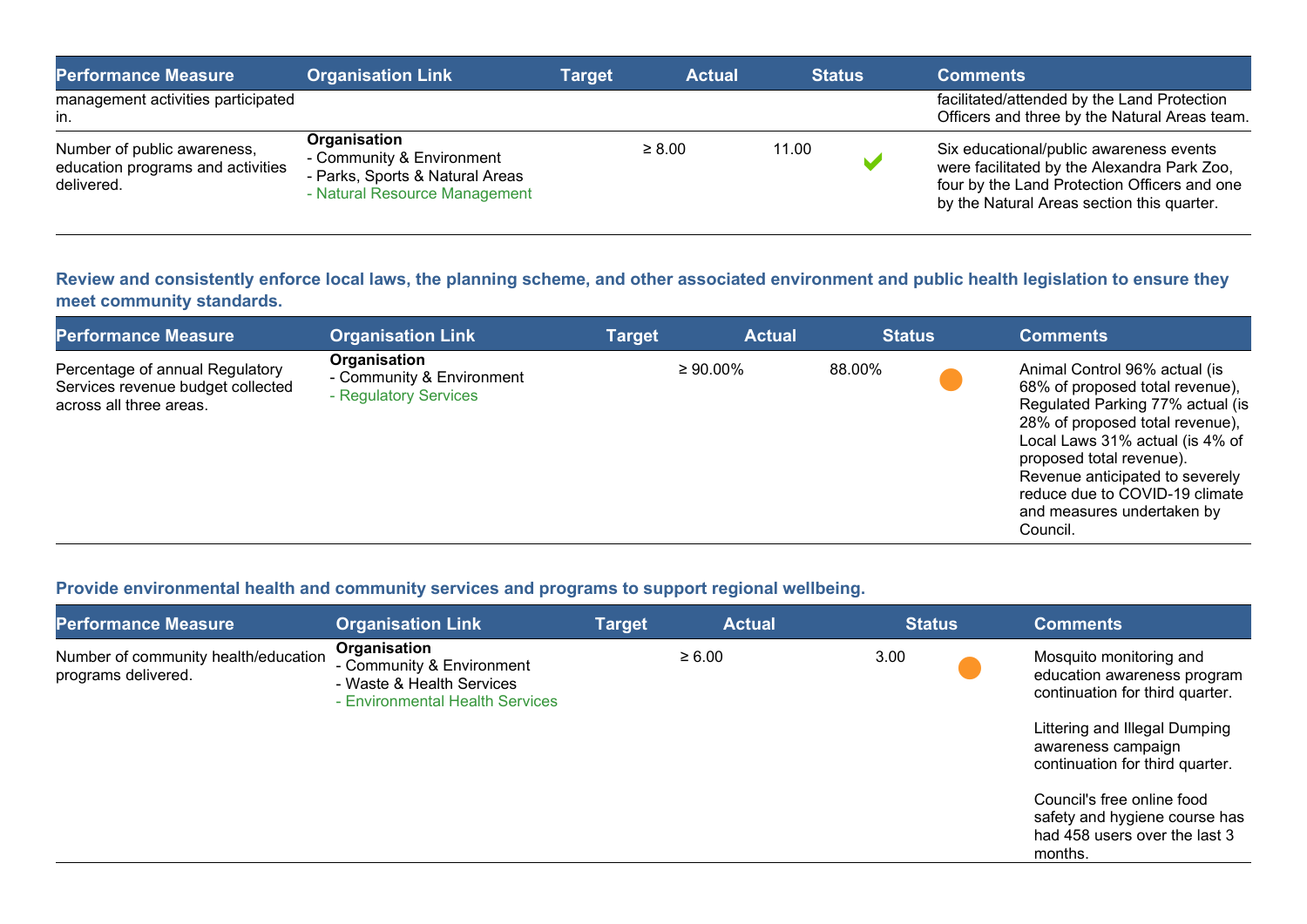| <b>Performance Measure</b>                                          | <b>Organisation Link</b>                                                                                  | <b>Target</b> | <b>Actual</b> | <b>Status</b>                                                | <b>Comments</b>                                                                                                                                                                                                                  |
|---------------------------------------------------------------------|-----------------------------------------------------------------------------------------------------------|---------------|---------------|--------------------------------------------------------------|----------------------------------------------------------------------------------------------------------------------------------------------------------------------------------------------------------------------------------|
| Number of illegal dumping and littering<br>complaints investigated. | Organisation<br>- Community & Environment<br>- Waste & Health Services<br>- Environmental Health Services |               | Trend         | 119 Littering and Illegal<br>Dumping complaints<br>received. | 119 complaints have been<br>received and investigated over<br>the last quarter. The continued<br>Illegal Dumping Partnership<br>Program has contributed to<br>bring more awareness in the<br>community about illegal<br>dumping. |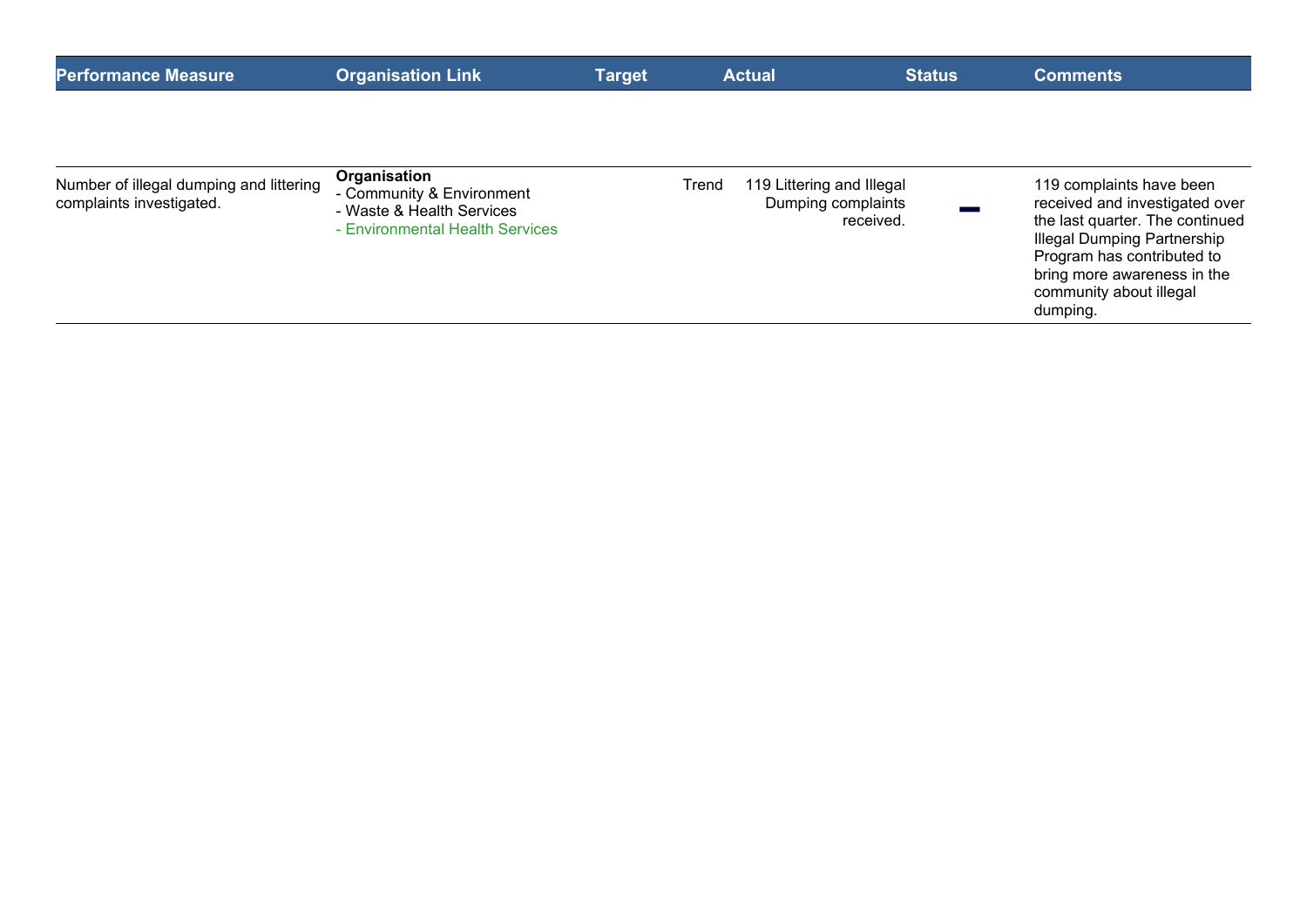# **Our people our business**

# *A sustainable financial position*

## **Apply responsible fiscal principles for sustainable financial management.**

| <b>Performance Measure</b>                                                                                                                                                                                           | <b>Organisation Link</b>                                                                | <b>Target</b> | <b>Actual</b>          | <b>Status</b>    | <b>Comments</b>                                                                                                                                                                                                     |
|----------------------------------------------------------------------------------------------------------------------------------------------------------------------------------------------------------------------|-----------------------------------------------------------------------------------------|---------------|------------------------|------------------|---------------------------------------------------------------------------------------------------------------------------------------------------------------------------------------------------------------------|
| Meeting legislative and<br>operational standards for cash<br>flow, investments, financial<br>audits and accounts payable.                                                                                            | Organisation<br>- Organisational Services<br>- Financial Services                       |               | Yes                    | Yes              | No issues or failure to meet<br>legislative and operational<br>requirements identified.                                                                                                                             |
| Minimum return on investments<br>is 1.3 times the bank bill swap<br>rate.                                                                                                                                            | Organisation<br>- Organisational Services<br>- Financial Services                       |               | $\geq 1.30$            | 2.10             | Actual exceeds target.<br>The potential effects of<br>COVID-19 on investment<br>returns are not yet known.                                                                                                          |
| Number of payments outside of<br>terms.                                                                                                                                                                              | Organisation<br>- Organisational Services<br>- Financial Services<br>- Accounts Payable |               | ≤ 90.00                | 137.00           | Target not met due to various<br>consequences of COVID-19.                                                                                                                                                          |
| Outstanding rates as a<br>percentage of rates levied, prior<br>to six monthly rates billing.                                                                                                                         | Organisation<br>- Organisational Services<br>- Financial Services                       |               | $< 5.00\%$             | 2.99%            | All recovery action has been<br>ceased from 15/03/2020 due<br>to COVID-19. No final Notices<br>will be issued until 30/06/2020<br>at the earliest.                                                                  |
| Sufficient capital is available to<br>meet forecast operational<br>needs and maintained over the<br>long-term financial forecast.<br>Level of funds available greater<br>than Council's minimum cash<br>requirement. | Organisation<br>- Organisational Services<br>- Financial Services                       |               | $\geq$ \$40,000,000.00 | \$177,577,000.00 | Council holds sufficient cash<br>to fund major projects<br>scheduled for the 2019/2020<br>financial year with no liquidity<br>issues in the short term.<br>Financial implications of<br>COVID-19 are not yet known. |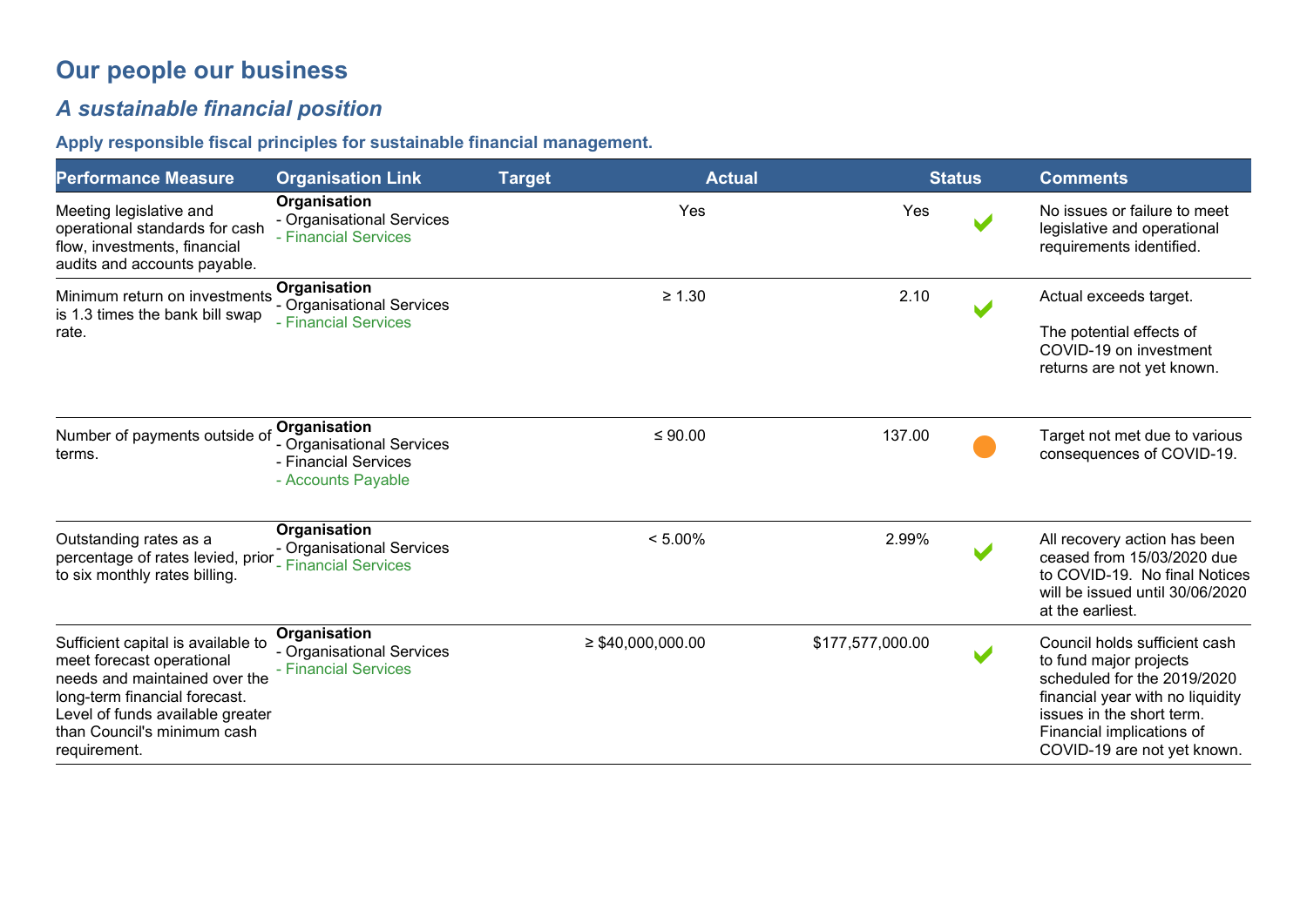#### **Review, monitor and evaluate asset management.**

| <b>Performance Measure</b>                      | <b>Organisation Link</b>                                                         | Target | <b>Actual</b> |        | <b>Status</b> | <b>Comments</b>                                                                                                                                                        |
|-------------------------------------------------|----------------------------------------------------------------------------------|--------|---------------|--------|---------------|------------------------------------------------------------------------------------------------------------------------------------------------------------------------|
| Reconciliation of assets and<br>infrastructure. | Organisation<br>- Infrastructure<br>- Engineering Services<br>- Asset Management |        | $= 25.00\%$   | 60.00% | N.            | Internal Capex and all Donated<br>assets received to end of<br>February 2020 have been<br>processed. Remaining<br>processing periods are end of<br>April and May 2020. |

#### **Develop strong governance and funding networks with local, state and national stakeholders.**

| <b>Performance Measure</b>                                                                                                                                                                     | <b>Organisation Link</b>                                              | <b>Target</b>                                                              | <b>Actual</b>                             | <b>Status</b> | <b>Comments</b>                                                                                                       |
|------------------------------------------------------------------------------------------------------------------------------------------------------------------------------------------------|-----------------------------------------------------------------------|----------------------------------------------------------------------------|-------------------------------------------|---------------|-----------------------------------------------------------------------------------------------------------------------|
| Actively seek and apply for funding<br>opportunities from the State and<br><b>Federal Governments.</b>                                                                                         | Organisation<br>- Strategic Projects & Economic<br><b>Development</b> |                                                                            | Trend 3 grant applications being<br>made. |               | 1. Drought Communities<br>Program application                                                                         |
|                                                                                                                                                                                                |                                                                       |                                                                            |                                           |               | 2. Bridges Renewal Program<br>application                                                                             |
|                                                                                                                                                                                                |                                                                       |                                                                            |                                           |               | 3. Heavy Vehicle Productivity<br>Program application (2)<br>projects).                                                |
| Implement a controlled funding<br>application process, ensuring high<br>quality applications and meeting<br>the reporting requirements and<br>project milestones of the funding<br>agreements. | Organisation<br>- Organisational Services<br>- Financial Services     | $= 90\%$ of projects delivered<br>in accord with the Funding<br>agreements | 100%                                      |               | Reporting requirements and<br>project milestones continue to<br>be met or extensions<br>approved by the funding body. |

# *Responsible governance with a customer driven focus*

**Ensure our workforce is adequately trained and supported to competently manage themselves and their work.**

| <b>Performance Measure</b>                                                           | <b>Organisation Link</b>                                                                          | Target                      | Actual                 | <b>Status</b> | <b>Comments</b>                                                                  |
|--------------------------------------------------------------------------------------|---------------------------------------------------------------------------------------------------|-----------------------------|------------------------|---------------|----------------------------------------------------------------------------------|
| Average number of days for<br>recruitment process (approval to<br>employment offer). | Organisation<br>- Organisational Services<br>- People, Safety & Culture<br>- HR Business Partners | Average 30<br>business days | 33.93 business<br>days |               | Trending upwards this quarter.<br>Also impacted by COVID-19<br>staffing changes. |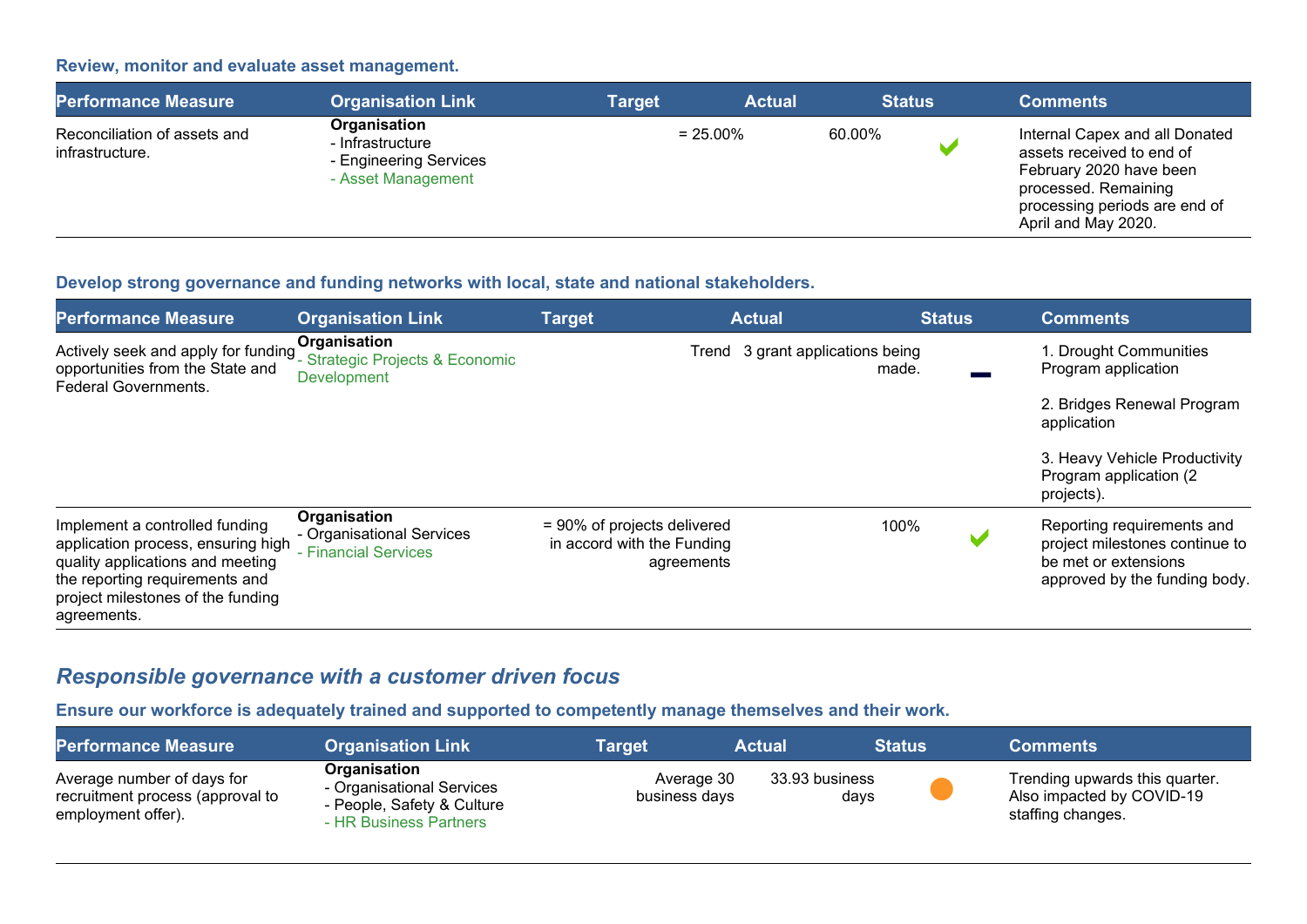| <b>Performance Measure</b>                                                                                      | <b>Organisation Link</b>                                                                                | <b>Target</b>               | <b>Actual</b>    | <b>Status</b> | <b>Comments</b>                                                                                                          |
|-----------------------------------------------------------------------------------------------------------------|---------------------------------------------------------------------------------------------------------|-----------------------------|------------------|---------------|--------------------------------------------------------------------------------------------------------------------------|
| Internal investigations are managed in<br>a timely manner.                                                      | Organisation<br>- Organisational Services<br>- People, Safety & Culture<br>- HR Business Partners       | Average 30<br>business days | 10 business days |               | No internal Human Resources<br>investigations in the last quarter.<br>All complaints managed within 10<br>business days. |
| Percentage of staff satisfied with<br>training and development received.                                        | Organisation<br>- Organisational Services<br>- People, Safety & Culture<br>- Organisational Development | $>95.00\%$                  | 100.00%          |               | 100% satisfaction rating by staff of<br>training received in the Quarter 3<br>period.                                    |
| Percentage of staff trained in Right to<br>Information and Information Privacy<br>legislation during induction. | Organisation<br>- Organisational Services<br>- Governance & Legal Services                              | $\geq 90.00\%$              | 53.00%           |               | 18 new employees are still to<br>complete this training.                                                                 |

## **Provide friendly and responsive customer service, in keeping with council values and community expectations.**

| <b>Performance Measure</b>                                                                              | <b>Organisation Link</b>                                                                | <b>Target</b> | <b>Actual</b>  | <b>Status</b> | <b>Comments</b>                                                                                |
|---------------------------------------------------------------------------------------------------------|-----------------------------------------------------------------------------------------|---------------|----------------|---------------|------------------------------------------------------------------------------------------------|
| Percentage of call centre enquiries<br>answered in accordance with Customer<br>Service Charter.         | Organisation<br>- Organisational Services<br>- Financial Services<br>- Customer Service |               | $\geq 90.00\%$ | 94.50%        | Service was delivered within<br>acceptable timeframes.                                         |
| Percentage of customer requests<br>(CRMs) overdue or outstanding in<br>relation to assigned timeframes. | Organisation<br>- Organisational Services<br>- Financial Services<br>- Customer Service |               | ≤ 15.00%       | 5.95%         | Requests for service are actioned<br>within required timeframes,<br>meeting service standards. |
| Regulatory Services - Number of<br>proactive officer generated CRMs<br>across all three areas.          | Organisation<br>- Community & Environment<br>- Regulatory Services                      |               | Trend          | 226.00        | 33% increase on last quarter<br>which was itself a 286% increase<br>on the previous quarter.   |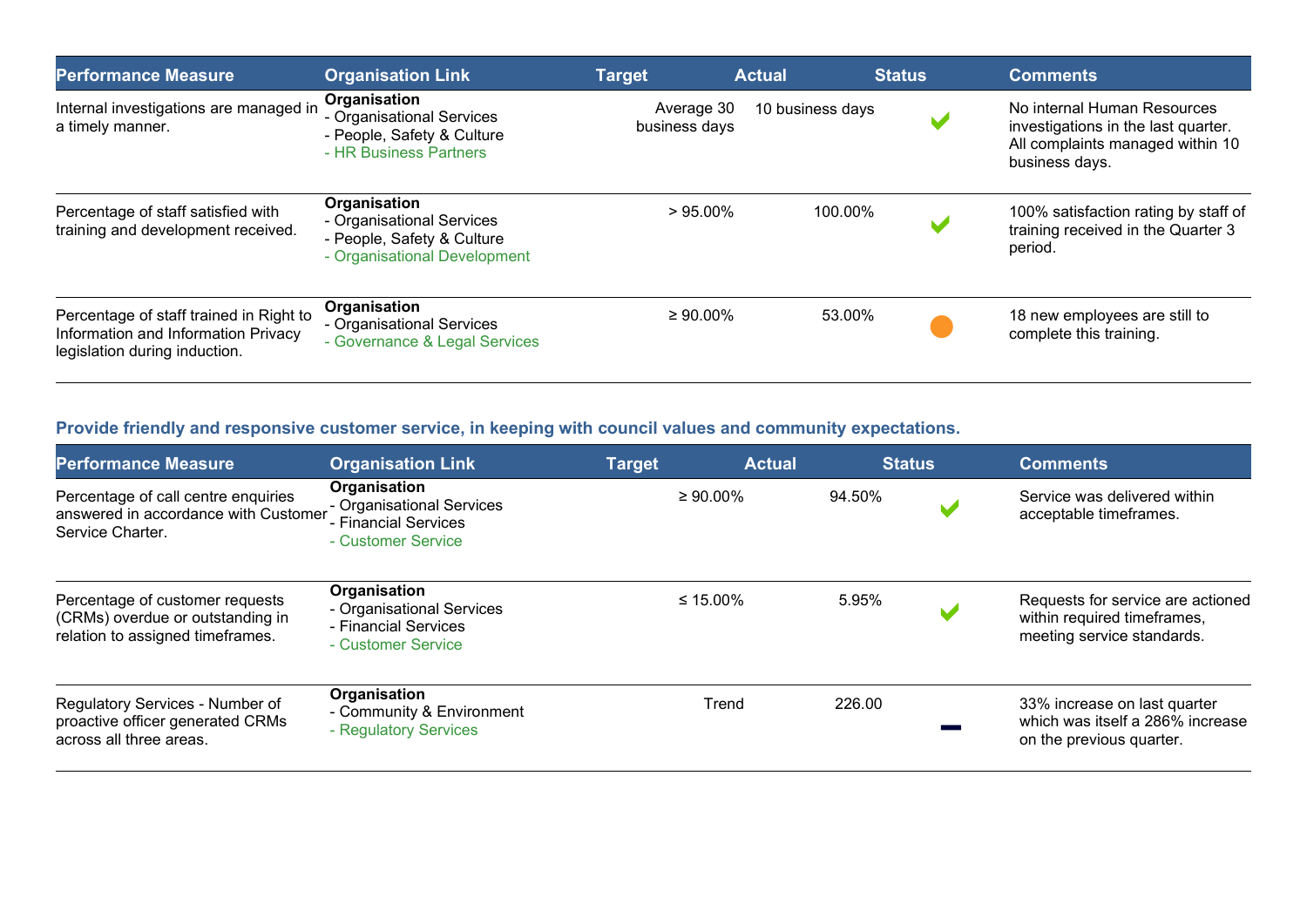**Administer statutory compliant governance operations incorporating insurance; risk management; property management and council policies and procedures.**

| <b>Performance Measure</b>                                                                                                | <b>Organisation Link</b>                                                                                                 | <b>Target</b>  | <b>Actual</b> | <b>Status</b> | <b>Comments</b>                                                                                                                                                                                                     |
|---------------------------------------------------------------------------------------------------------------------------|--------------------------------------------------------------------------------------------------------------------------|----------------|---------------|---------------|---------------------------------------------------------------------------------------------------------------------------------------------------------------------------------------------------------------------|
| Corporate and Operational risks<br>reported to Audit and Risk Committee.                                                  | Organisation<br>- Organisational Services<br>- Governance & Legal Services                                               |                | Yes/No        | Yes.          | Report presented to Audit and<br>Risk Committee in January 2020.                                                                                                                                                    |
| Percentage of Administrative Action<br>Complaints received and processed<br>within applicable timeframes.                 | Organisation<br>- Organisational Services<br>- Governance & Legal Services                                               | $\geq 90.00\%$ |               | 100.00%       | 3 compliant complaints were<br>received and processed within<br>timeframes during this period.                                                                                                                      |
| Percentage of insurance claims<br>processed submitted within<br>timeframes.                                               | Organisation<br>- Organisational Services<br>- Governance & Legal Services                                               | $\geq 95.00\%$ |               | 100.00%       | 36 Insurance claims were<br>processed within time frames<br>(general insurance and public<br>liability claims).                                                                                                     |
| Percentage of Right to Information and<br>Information Privacy applications<br>processed within legislative<br>timeframes. | Organisation<br>- Organisational Services<br>- Governance & Legal Services                                               | $= 100.00\%$   |               | 100.00%       | 3 Right to Information<br>applications were received and<br>processed for this quarter.                                                                                                                             |
| Percentage of up-to-date documents<br>published in IMS.                                                                   | Organisation<br>- Organisational Services<br>- Integrated Management Systems<br>- Integrated Management Systems<br>(IMS) | $\geq 90.00\%$ |               | 85.00%        | All documents published in the<br>IMS remain current until they are<br>superseded by a new version.<br>Currently 15% of IMS documents<br>have gone past their proposed<br>review date and await staff<br>attention. |

#### **Exercise whole-of-council adherence to, and compliance with, council's policies and procedures, in keeping with our corporate values and community's expectations.**

| <b>Performance Measure</b>           | <b>Organisation Link</b>                                      | <b>Target</b> | <b>Actual</b> | <b>Status</b> | <b>Comments</b>                                                                                                                      |
|--------------------------------------|---------------------------------------------------------------|---------------|---------------|---------------|--------------------------------------------------------------------------------------------------------------------------------------|
| Number of Internal Audits completed. | Organisation<br>- Organisational Services<br>- Internal Audit |               | $\geq 2.00$   | 3.00          | BDO have completed three audits<br>within this quarter and are on track<br>to complete all planned audits in<br>this financial year. |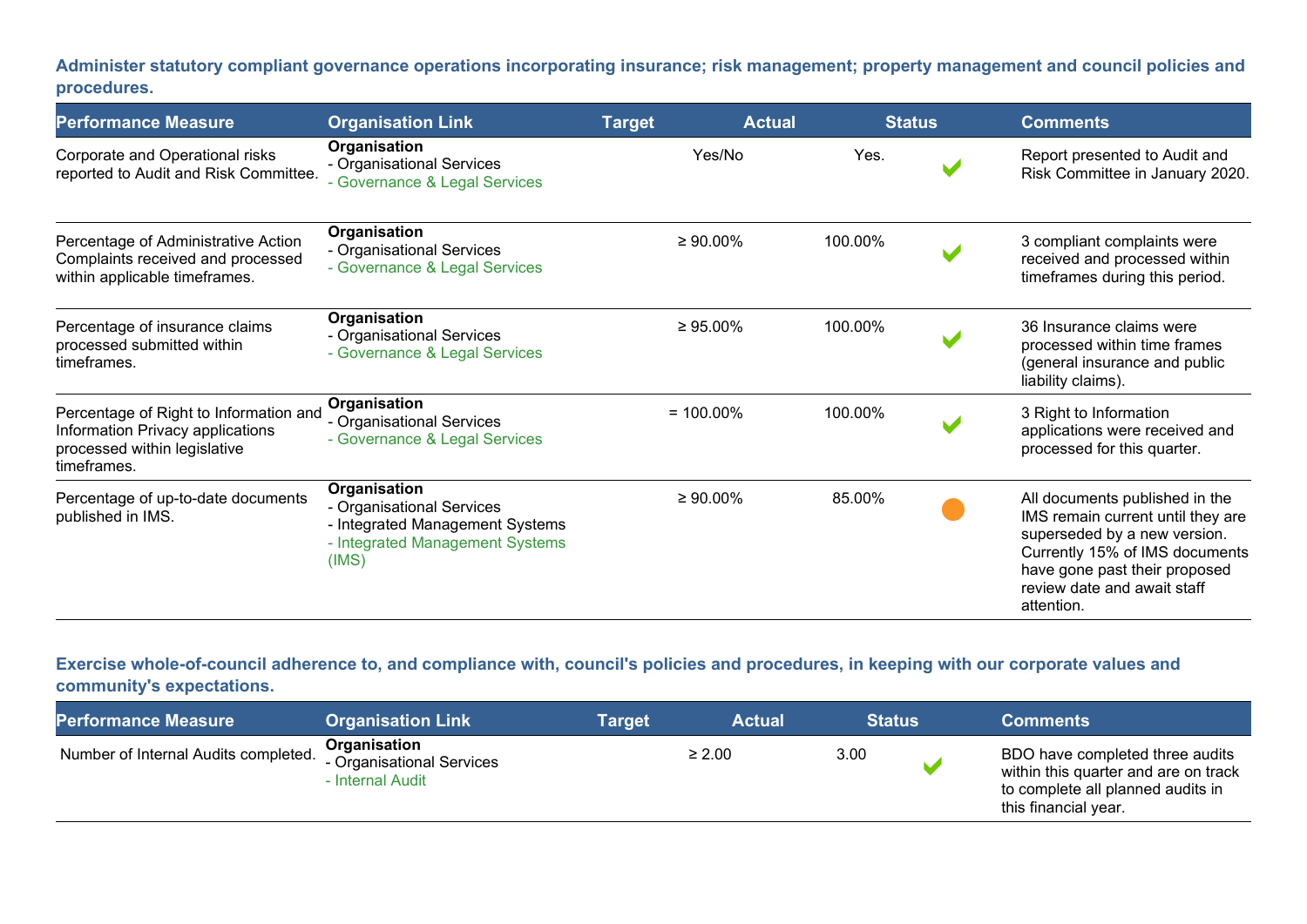| <b>Performance Measure</b>                                                                        | <b>Organisation Link</b>                                                                                                 | <b>Target</b> | <b>Actual</b> | <b>Status</b> |   | <b>Comments</b>                                                                                               |
|---------------------------------------------------------------------------------------------------|--------------------------------------------------------------------------------------------------------------------------|---------------|---------------|---------------|---|---------------------------------------------------------------------------------------------------------------|
| Number of Internal Quality, Safety,<br>Environmental (systems and<br>processes) Audits completed. | Organisation<br>- Organisational Services<br>- Integrated Management Systems<br>- Integrated Management Systems<br>(IMS) |               | $\geq 2.00$   | 2.00          | м | Audits completed this period<br>include:<br>Audit 192003 Process<br>Requirements of AS ISO/ IEC<br>17025:2018 |
|                                                                                                   |                                                                                                                          |               |               |               |   | Audit 192006 Childers Recycled<br>Water Management Plan.                                                      |

#### **Provide and review systems, programs and processes to ensure effective and efficient service delivery to meet community expectations**

| <b>Performance Measure</b>                                      | <b>Organisation Link</b>                                                   | <b>Target</b>  | <b>Actual</b> | <b>Status</b> | <b>Comments</b>                                                                                                                                                                          |
|-----------------------------------------------------------------|----------------------------------------------------------------------------|----------------|---------------|---------------|------------------------------------------------------------------------------------------------------------------------------------------------------------------------------------------|
| Customer support satisfaction<br>based on surveyed users.       | Organisation<br>- Organisational Services<br>- Information Services        | $\geq 80.00\%$ | 98.45%        |               | A great result given the teams current<br>workload.                                                                                                                                      |
| Information Services service desk<br>tickets opened vs. closed. | Organisation<br>- Organisational Services<br>- Information Services        | $\leq 0.00$    | 580.00        |               | Due to the volume of increase related to<br>COVID-19 pandemic we have a significant<br>increase in net ticket numbers. Anticipated<br>to have this closer to 'on-track' next<br>quarter. |
| Operational risks reviewed quarterly<br>by operational areas.   | Organisation<br>- Organisational Services<br>- Governance & Legal Services | $\geq 75.00\%$ | 100.00%       |               | Operational risks are currently being<br>reviewed as part of recommendations<br>made by Council's internal auditor.                                                                      |
| Percentage of information mapping<br>services availability.     | Organisation<br>- Organisational Services<br>- Information Services        | $\geq 98.00\%$ | 98.90%        |               | Actual exceeds target.                                                                                                                                                                   |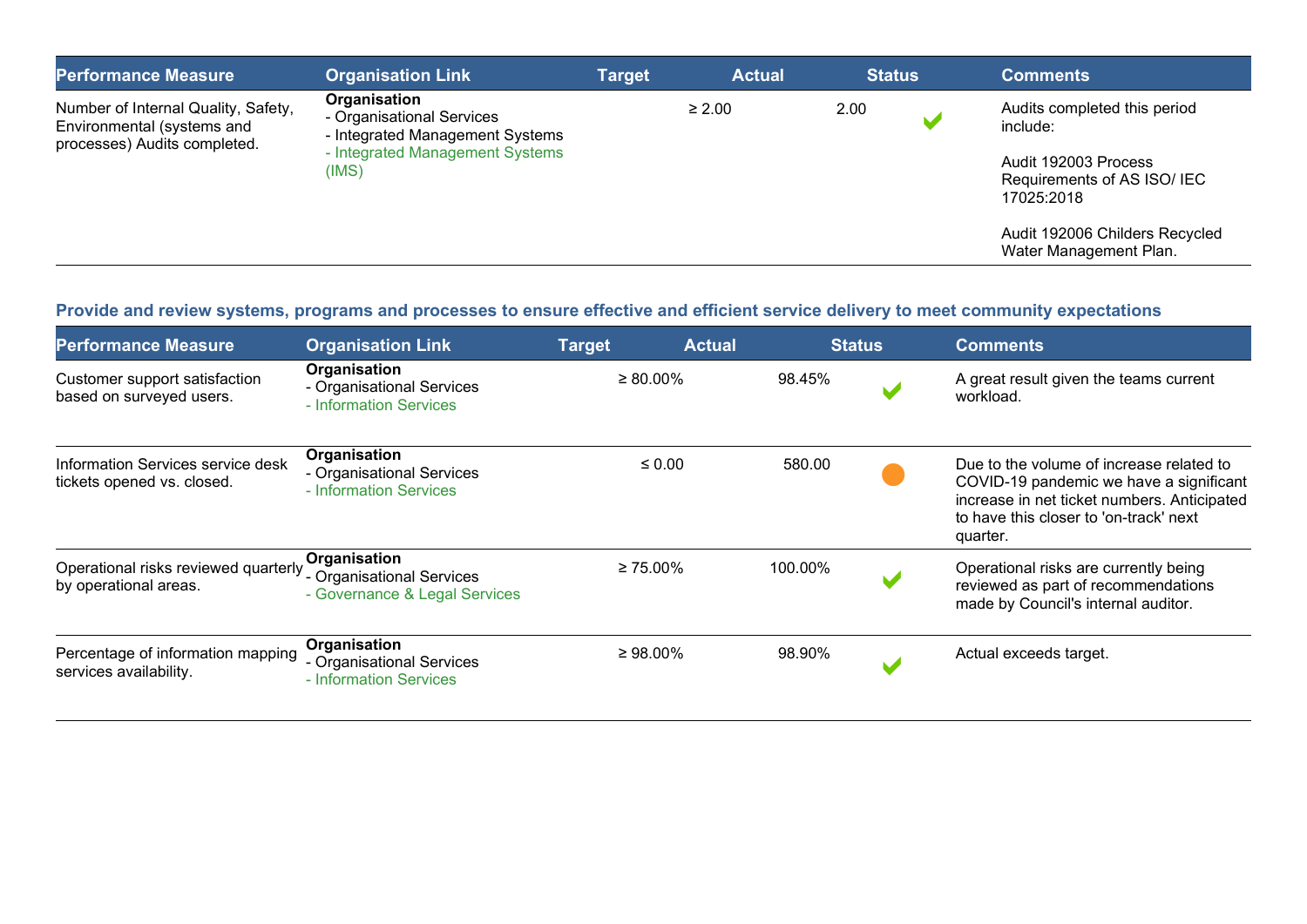# *Open communication*

#### **Keep our community and workforce informed and up-to-date in matters of agency and community interest.**

| <b>Performance Measure</b>                                   | <b>Organisation Link</b>         | <b>Target</b> | Actual |        | <b>Status</b> \ | Comments                                                |
|--------------------------------------------------------------|----------------------------------|---------------|--------|--------|-----------------|---------------------------------------------------------|
| Number of Council articles published on<br>bundabergnow.com. | Organisation<br>Communications . | $= 70.00$     |        | 104.00 |                 | 104 Council stories were<br>published on Bundaberg Now. |

#### **Proactively support and encourage community engagement and collaboration.**

| <b>Performance Measure</b>                                                                                | <b>Organisation Link</b>         | <b>Target</b> | <b>Actual</b>                                       | <b>Status</b> |                      | <b>Comments</b>                                             |
|-----------------------------------------------------------------------------------------------------------|----------------------------------|---------------|-----------------------------------------------------|---------------|----------------------|-------------------------------------------------------------|
| Interaction with social media posts:<br>Shares, comments and likes on<br>Facebook, Instagram, YouTube and | Organisation<br>- Communications |               | 5% increase on last 10% growth on last<br>quarter   | quarter       | V                    | Engagement: This quarter:<br>547,681 Last quarter: 493,679  |
| Twitter.                                                                                                  |                                  |               |                                                     |               |                      | Facebook - 532,029                                          |
|                                                                                                           |                                  |               |                                                     |               |                      | Instagram - 3148                                            |
|                                                                                                           |                                  |               |                                                     |               |                      | Twitter - 18                                                |
|                                                                                                           |                                  |               |                                                     |               |                      | YouTube - 12,486                                            |
| Total number of followers on<br>Facebook, Twitter, Instagram and<br>YouTube.                              | Organisation<br>- Communications |               | 5% increase on last 10% increase on last<br>quarter | quarter       | $\blacktriangledown$ | Facebook: additional 2448<br>followers to a total of 21,747 |
|                                                                                                           |                                  |               |                                                     |               |                      | Instagram: additional 497<br>followers to a total of 3,734  |
|                                                                                                           |                                  |               |                                                     |               |                      | Twitter: additional 12 followers to<br>a total of 1,508     |
|                                                                                                           |                                  |               |                                                     |               |                      | YouTube: additional 129<br>subscribers to a total of 181    |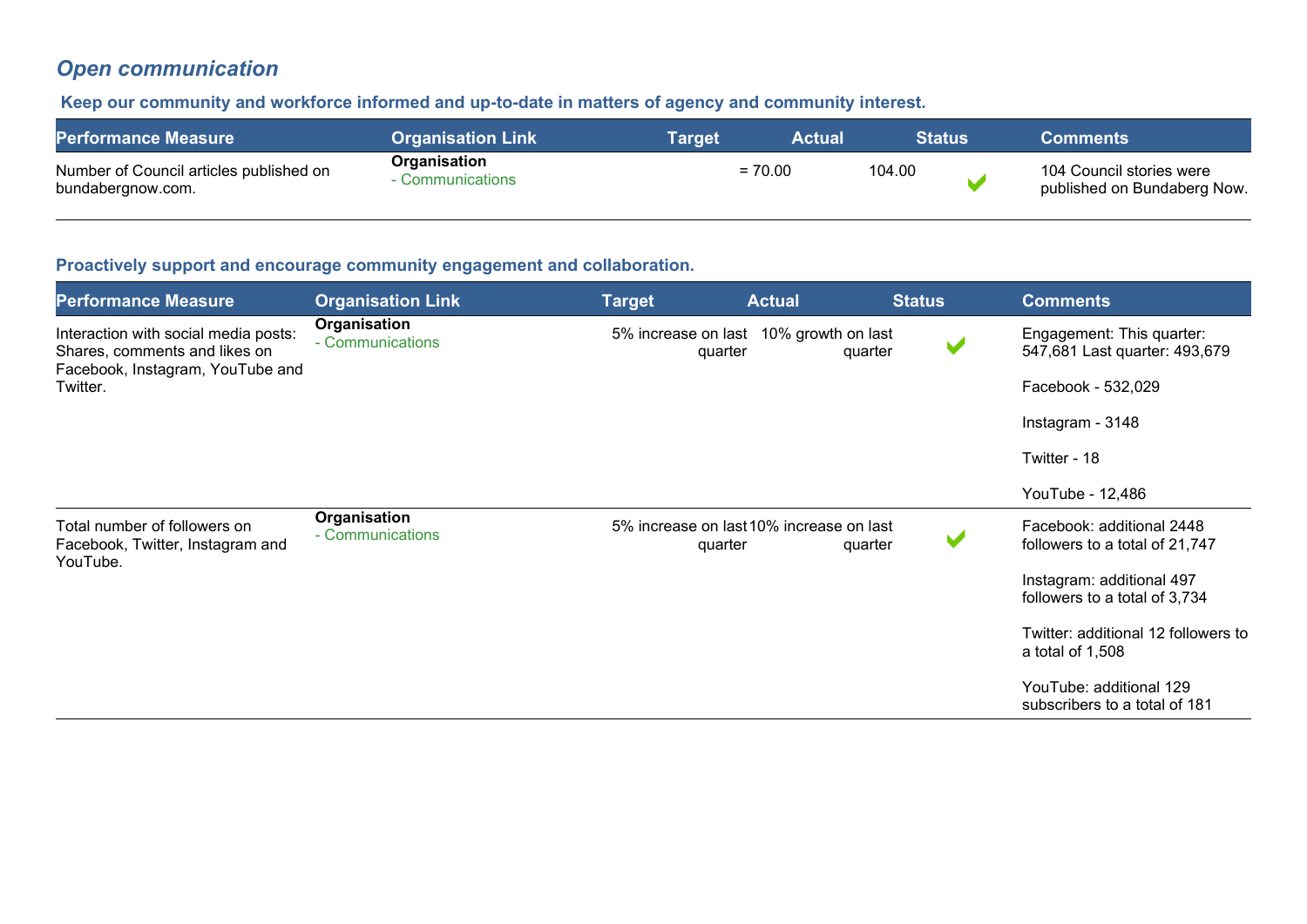**Develop consistent messaging and professional communications that establish a positive profile and identity for council and our region.**

| <b>Performance Measure</b>                                                                                                      | <b>Organisation Link</b>         | <b>Target</b> |             | <b>Actual</b> | <b>Status</b> |   | <b>Comments</b>                                                                                                                                                                                   |
|---------------------------------------------------------------------------------------------------------------------------------|----------------------------------|---------------|-------------|---------------|---------------|---|---------------------------------------------------------------------------------------------------------------------------------------------------------------------------------------------------|
| Sentiment analysis - a breakdown of<br>the tone of all media mentions and<br>whether they are positive, negative or<br>neutral. | Organisation<br>- Communications |               | $< 10.00\%$ | 28.00%        |               | M | Online: Editorial mentions 219,<br>Positive 32%, negative 8%,<br>neutral 60%<br>Print: Total media articles: 450.<br>Positive 24%, negative 6%,<br>neutral 70%<br>Overall: positive 28%, negative |
|                                                                                                                                 |                                  |               |             |               |               |   | 7%, neutral 65%                                                                                                                                                                                   |

**Review and develop updated and relevant communication platforms, modes, mediums and content.** 

| <b>Performance Measure</b>           | <b>Organisation Link</b>         | <b>Target</b>                                    | <b>Actual</b>               | <b>Status</b> | <b>Comments</b>                                                                                                                                   |
|--------------------------------------|----------------------------------|--------------------------------------------------|-----------------------------|---------------|---------------------------------------------------------------------------------------------------------------------------------------------------|
| Website visitation: Length of stay.  | Organisation<br>- Communications | Trend                                            | 2 minutes and 29<br>seconds |               | Trending in the right direction<br>with a strong audience<br>retention.                                                                           |
| Website visitation: Number of users. | Organisation<br>- Communications | 5% increase on last 153,407 new users<br>quarter |                             |               | Slight decrease of users based<br>on last quarter, but this was<br>anticipated due to the decrease<br>in content because of Council<br>elections. |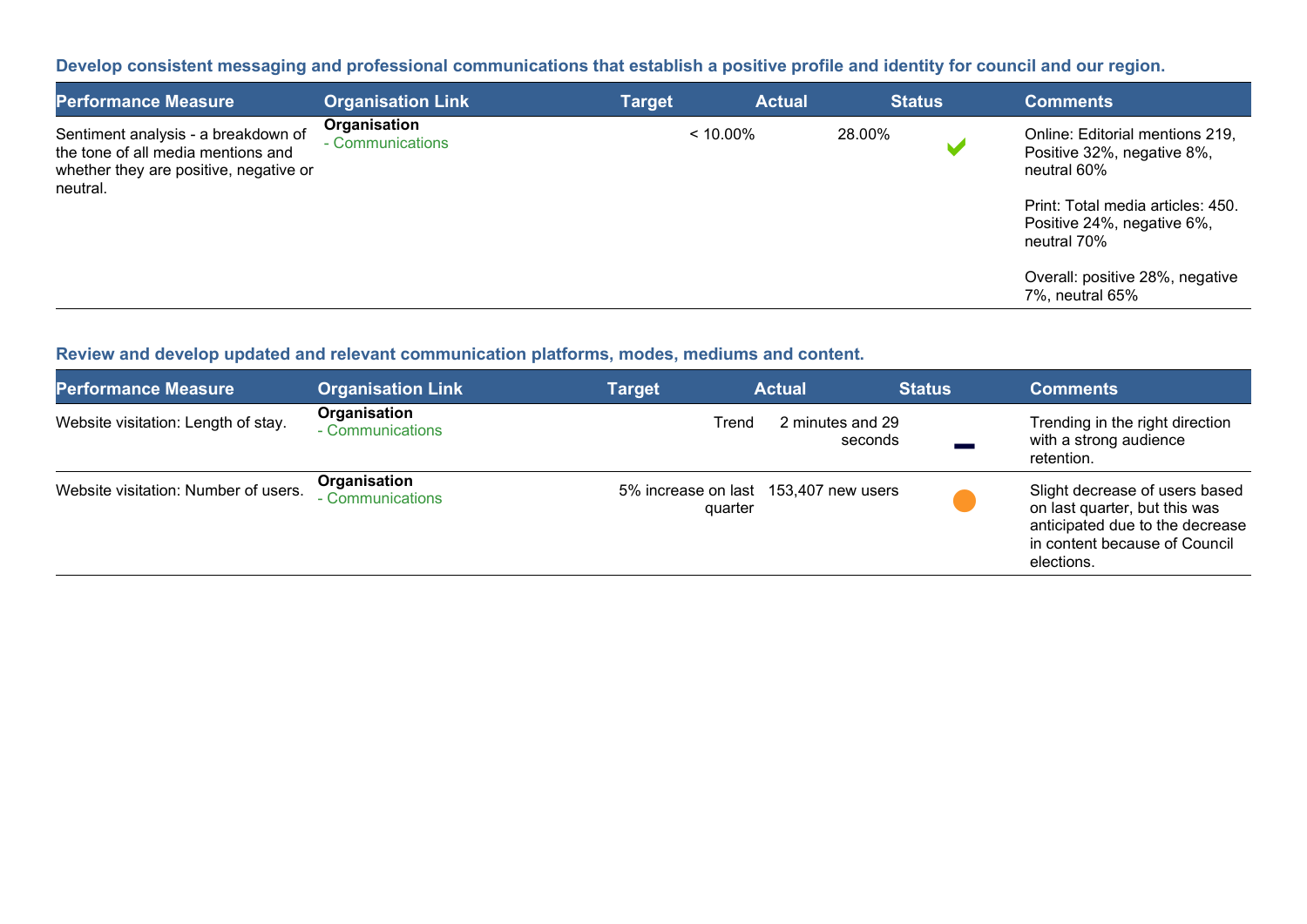# **Game changers**

## *4.1 Connected and leveraged infrastructure*

#### **4.1.2 Annual infrastructure capital programs are completed in accord with adopted strategic plans and in accord with budget**

| <b>Performance Measure</b>                                                                                                                                                                                                                                                        | <b>Organisation Link</b>                                          | <b>Target</b>      | <b>Actual</b> | <b>Status</b> | <b>Comments</b>                                                                                                                                                                                                    |
|-----------------------------------------------------------------------------------------------------------------------------------------------------------------------------------------------------------------------------------------------------------------------------------|-------------------------------------------------------------------|--------------------|---------------|---------------|--------------------------------------------------------------------------------------------------------------------------------------------------------------------------------------------------------------------|
| <b>Completion of Bespoke Projects</b><br>(specific/uncommon projects) subject to external<br>factors including grant specific funding, in<br>partnership with or dependent on external<br>entities commitment, dependent on another<br>Bespoke Project or delivered under tender. | Organisation<br>- Organisational Services<br>- Financial Services | $= 60\%$ per annum |               | 57%           | There is an expected increase<br>in activity during the 4th<br>quarter, however delivery may<br>be impacted by the COVID-19<br>situation.                                                                          |
| Completion of business as usual projects<br>(routine projects that Council has control over)<br>including renewals, own source of funding and<br>completed Project Decision Framework.                                                                                            | Organisation<br>- Organisational Services<br>- Financial Services | $= 90\%$ per annum |               | 52%           | There is an expected increase<br>in activity during the 4th<br>quarter, i.e when a large<br>portion of the road renewal<br>program is scheduled, however<br>delivery may be impacted by<br>the COVID-19 situation. |

## *4.4 Organisational and cultural excellence*

#### **4.4.1 Develop and implement People and Performance Strategy**

| <b>Performance Measure</b>                                          | <b>Organisation Link</b>                                                                          | <b>Target</b> | <b>Actual</b>                          | <b>Status</b>              | <b>Comments</b>                                                                                       |
|---------------------------------------------------------------------|---------------------------------------------------------------------------------------------------|---------------|----------------------------------------|----------------------------|-------------------------------------------------------------------------------------------------------|
| Health and Safety Strategic Plan<br>actions completed by timeframe. | Organisation<br>- Organisational Services<br>- People, Safety & Culture<br>- Work Health & Safety |               | Milestone Progress on implementing the | Strategic Plans continues. | Review and projects impacted<br>by recent events. Work will<br>continue internally where<br>possible. |
| Health and Safety Strategic Plan<br>Key Performance Indicators met. | Organisation<br>- Organisational Services<br>- People, Safety & Culture<br>- Work Health & Safety |               | $= 90.00\%$                            | 67.00%                     | 6 of the 9 KPIs remain on<br>track.<br>Off track KPIs continue to<br>progress.                        |